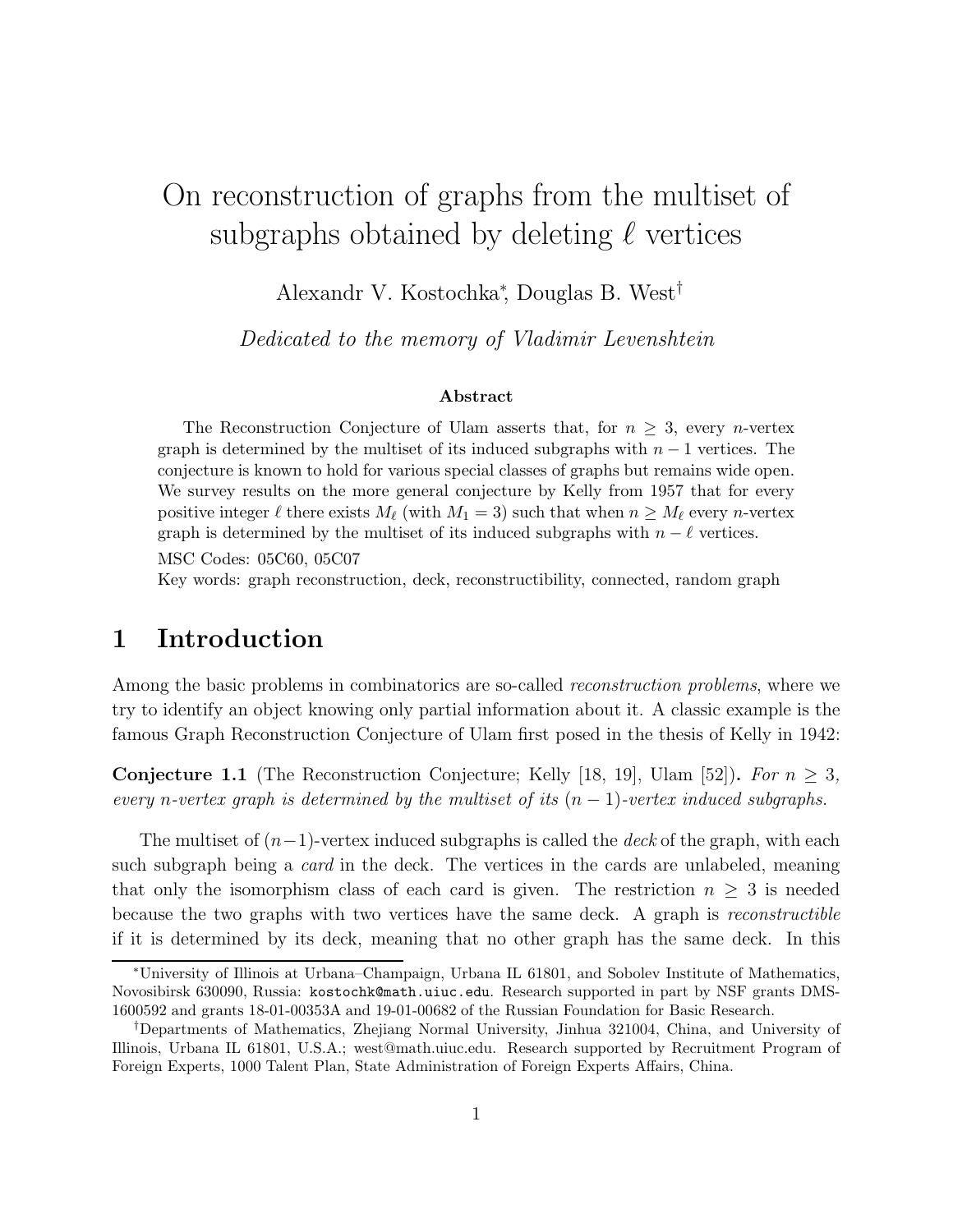terminology, the Reconstruction Conjecture asserts that every graph with at least three vertices is reconstructible.

The conjecture has attracted a lot of attention. Graphs in many families are known to be reconstructible; these include disconnected graphs, trees, regular graphs, and perfect graphs. Surveys on graph reconstruction include [3, 4, 23, 24, 30].

Various parameters have been introduced to measure the difficulty of reconstructing a graph. Harary and Plantholt [17] defined the reconstruction number of a graph to be the minimum number of cards from its deck that suffice to determine it, meaning that no other graph has this multiset of cards in its deck (surveyed in [1]). All trees with at least five vertices have reconstruction number 3 (Myrvold [37]), and almost all graphs have reconstruction number 3 (Bollobás  $[2]$ ). No graphs have reconstruction number 2, since two cards cannot determine whether the two vertices deleted to form the cards are adjacent.

Let  $K_{t_1,\dots,t_r}$  denote the complete r-partite graph with part-sizes  $t_1,\dots,t_r$ . Since  $K_{r,r}$  and  $K_{r+1,r-1}$  have  $r+1$  common cards, the reconstruction number of an *n*-vertex graph can be as large as  $\frac{n}{2} + 2$  (Myrvold [36]). (Here  $K_{r,s}$  is the complete bipartite graph with parts of sizes r and s.) Harary and Plantholt [17] strengthened the Reconstruction Conjecture by conjecturing that when  $n \geq 3$  every *n*-vertex graph has reconstruction number at most  $\frac{n}{2}+2$ , with equality only for  $K_{n/2,n/2}$  and  $2K_{n/2}$  in general, plus  $P_4$ . Kocay and Kreher [20] constructed n-graphs with reconstruction number  $\frac{n}{2} + 1$  when  $n = 4q - 4$  and q is a prime power congruent to 1 modulo 4.

We can also study the reconstruction number of graph properties. Myrvold [35] and Bowler et al. [9] showed that any  $\lfloor n/2 \rfloor + 2$  cards determine whether an *n*-vertex graph is connected. Much effort went into reducing the number of cards needed to determine  $m$ , the number of edges. Myrvold  $[38]$  showed that m and in fact also the degree list are determined by any  $n-1$  cards when  $n \geq 7$  (this is sharp). Monikandan and Balakumar [33] showed that m is determined within 1 by any  $n-2$  cards (strengthening [45]). Woodall [53] proved for  $n \ge \max\{34, 3p^2 + 1\}$  that m is determined within  $p-2$  by  $n-p$  cards. Brown and Fenner [10] proved that m is determined by any  $n-2$  cards when  $n \ge 29$ , and they presented two 8-vertex graphs with six common cards whose numbers of edges differ by 1. Groenland, Guggiari, and Scott [16] proved that in fact m is determined by any  $n - \sqrt{n}/20$  cards when n is sufficiently large.

These results concern not so much the reconstruction number as the *adversary reconstruc*tion number [35] or universal reconstruction number  $[8]$ , which is the minimum t such that any t cards determine the graph (or a particular property). Bowler, Brown, and Fenner [8] presented infinite families of pairs of graphs sharing  $2 \lfloor (n-1)/3 \rfloor$  common cards, improving Myrvold [35, 37]. They conjectured that when n is sufficiently large, every n-vertex graph is determined by any  $2|(n-1)/3|+1$  of its cards  $(n > 12$  is needed).

Kelly [19] took another direction, considering cards obtained by deleting more vertices.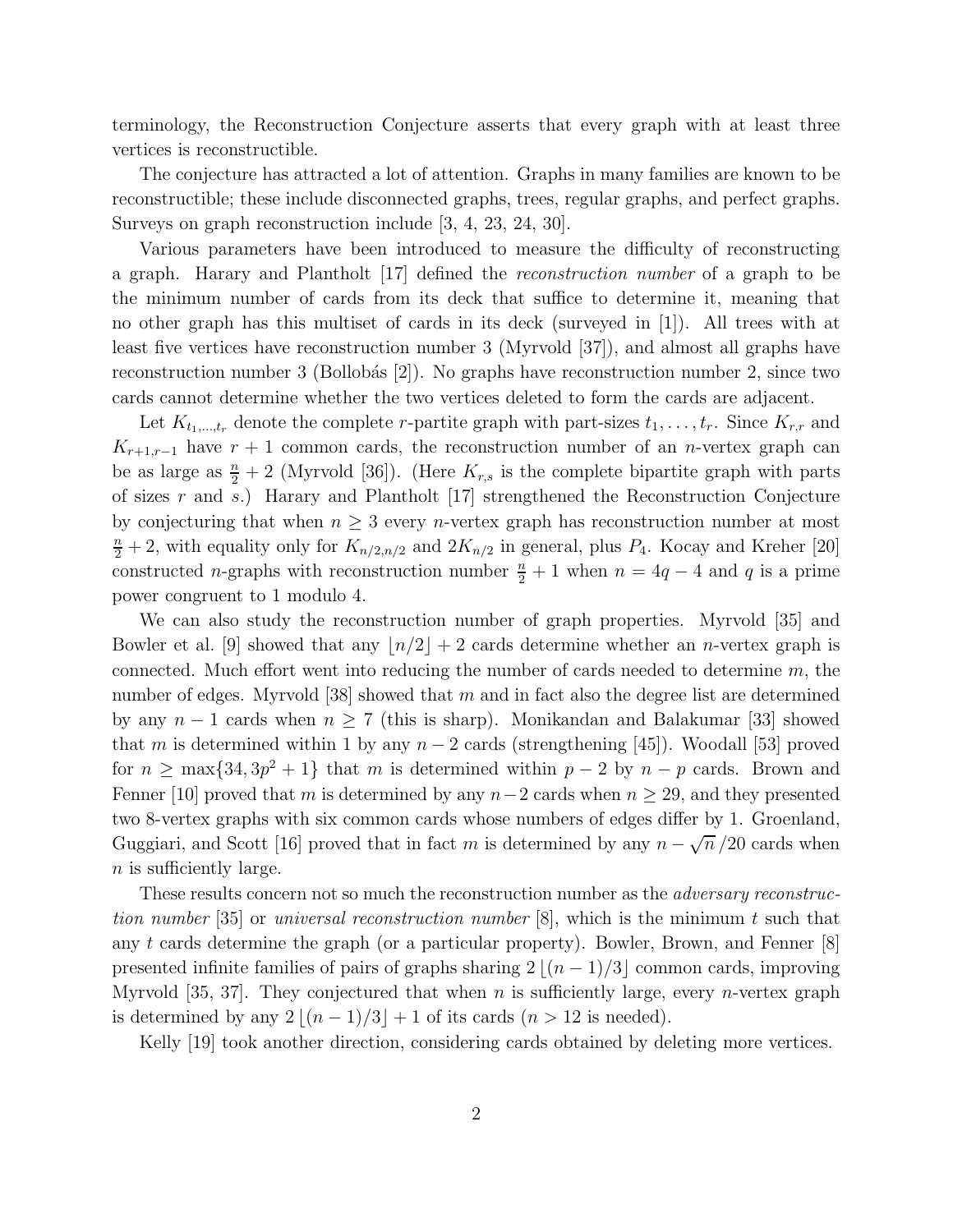**Definition 1.2.** A k-card of a graph is an induced subgraph having k vertices. The kdeck of G, denoted  $\mathcal{D}_k(G)$ , is the multiset of all k-cards (given as isomorphism classes). A graph G is determined by its k-deck if  $\mathcal{D}_k(H) = \mathcal{D}_k(G)$  implies  $H \cong G$ . A graph G (or a graph invariant) is  $\ell$ -reconstructible if it is determined by  $\mathcal{D}_{|V(G)|-\ell}(G)$  (agreeing on all graphs having that deck). The maximum reconstructibility of a graph G is the maximum  $\ell$ such that G is  $\ell$ -reconstructible.

Study of reconstruction from the k-deck was begun by Manvel [31]. There followed several papers by Nýdl, including surveys ([40, 44]) of the early results. Nýdl studied the least k (as a function of n) such that every *n*-vertex graph (or every *n*-vertex graph in a restricted family such as trees) is determined by its  $k$ -deck.

For an *n*-vertex graph, "determined by its k-deck" and " $\ell$ -reconstructible" have the same meaning when  $k + \ell = n$ . The motivation for defining the maximum reconstructibility as a measure of the ease of reconstructing a graph is the following elementary observation.

### **Observation 1.3.** For any graph G, the k-deck  $\mathcal{D}_k(G)$  determines the  $(k-1)$ -deck  $\mathcal{D}_{k-1}(G)$ .

The proof is that each card in  $\mathcal{D}_{k-1}(G)$  appears in  $|V(G)| - k + 1$  cards in  $\mathcal{D}_k$ . By Observation 1.3, information that is determined by the k-deck is also determined by the j-deck when  $j > k$ . This leads to a stronger version of the Reconstruction Conjecture.

**Conjecture 1.4** (Kelly [19]). For  $\ell \in \mathbb{N}$ , there is an integer  $M_{\ell}$  such that every graph with at least  $M_{\ell}$  vertices is  $\ell$ -reconstructible.

The original Reconstruction Conjecture is the claim  $M_1 = 3$ . Having checked by computer that every graph with at least six and at most nine vertices is 2-reconstructible (there are 5-vertex graphs that are not), McMullen and Radziszowski [32] asked whether  $M_2 = 6$ . With computations up to nine vertices, Rivshin and Radziszowski [47] conjectured  $M_{\ell} \leq 3\ell$ . Nýdl [43] disproved this, showing that  $M_{\ell}$  must grow at least superlinearly in  $\ell$ ; that is,  $M_{\ell}/\ell \to \infty$ . He proved that for any  $n_0 \in \mathbb{N}$  and  $0 < q < 1$ , there are nonisomorphic *n*-vertex graphs for some *n* larger than  $n_0$  having the same  $\lfloor qn \rfloor$ -deck.

For more detailed understanding, it is natural to study the threshold number of vertices for  $\ell$ -reconstructibility for graphs in a given family, which may be smaller than for the family of all graphs. We may write this as  $M_{\ell}(G)$  for a family G. For example, Spinoza and West [48] (see Section 4) proved that the path  $P_{2\ell}$  and the graph  $C_{\ell+1} + P_{\ell-1}$  have the same  $\ell$ -deck (here "+" denotes disjoint union of graphs, while  $C_n$ ,  $P_n$ ,  $K_n$  respectively denote the cycle, path, and complete graph on n vertices). Thus  $M_{\ell}(\mathbf{G}_2) \geq 2\ell + 1$  for  $\ell \geq 3$ , where  $\mathbf{G}_d$  is the family of graphs with maximum degree at most d. In fact, they proved  $M_{\ell}(\mathbf{G}_2) = 2\ell + 1$ .

For the family **T** of trees, the same lower bound is known and is sharp for  $\ell = 2$ (Giles [14]), but equality is open for  $\ell \geq 3$ . Let  $S_{a,b,c}$  be the subdivision of  $K_{1,3}$  consisting of paths of lengths  $a, b$ , and  $c$  with one common endpoint (in general, a tree consisting of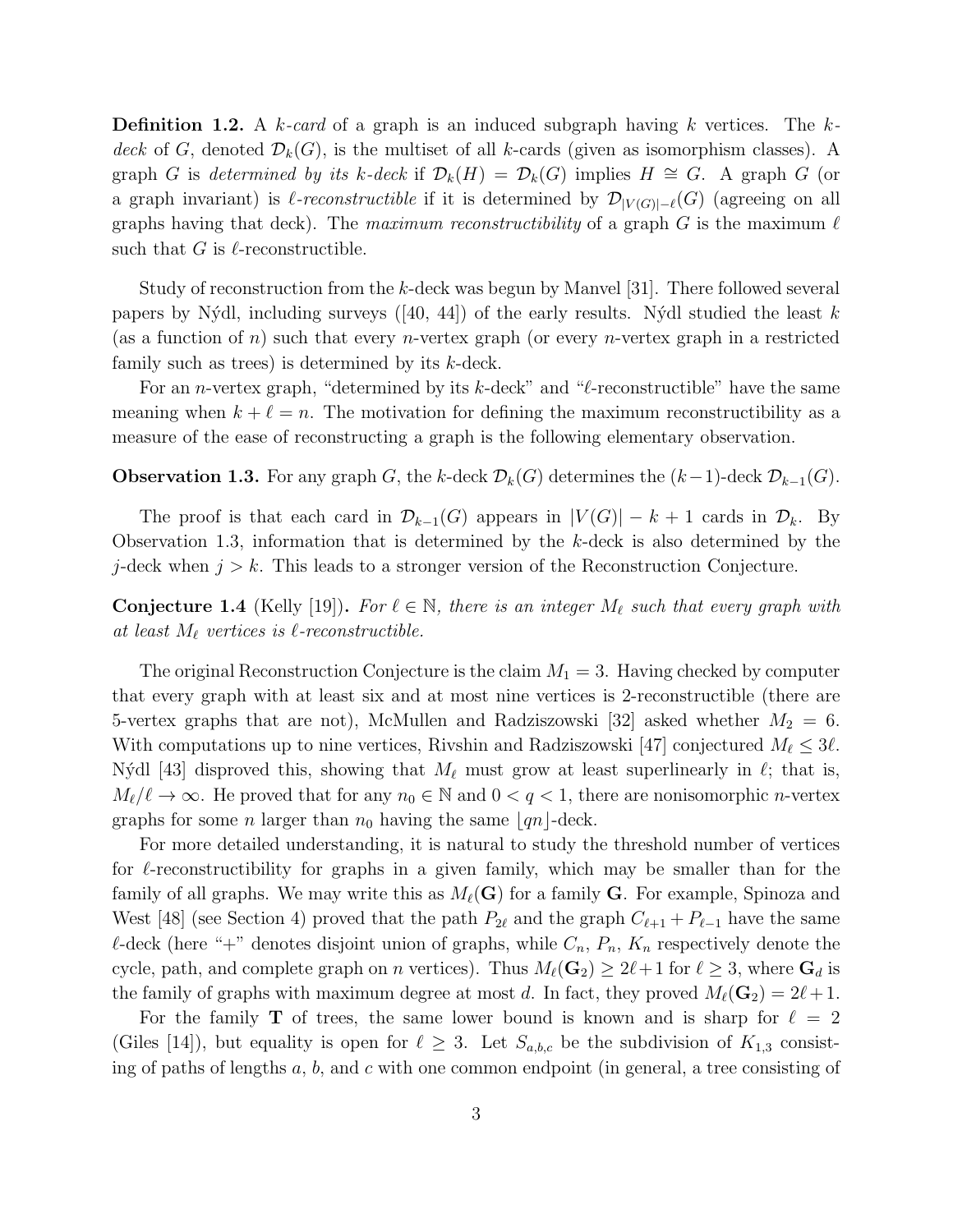paths with one common endpoint is called a "spider"). Nýdl [39] observed that  $S_{k-1,k-1,1}$  and  $S_{k,k-2,1}$  are spiders with 2k vertices having the same k-deck. We will give a short proof of this using the results on common k-decks for graphs in  $G_2$  that are discussed in Section 4. The result implies  $M_{\ell}(\mathbf{T}) \geq 2\ell+1$ , and Nýdl [39] conjectured that equality holds. One can generalize this question to the family  $\mathbf{T}_r$  of connected graphs G such that  $|E(G)|-|V(G)|+1 \leq r$ ; that is,  $\mathbf{T} = \mathbf{T}_0$ . Nýdl [39] constructed two graphs with  $3k + 9$  vertices and  $3k + 12$  edges having the same 2k-deck, thus yielding  $M_{\ell}(\mathbf{T}_4) \geq 3\ell - 18$ .

As with ordinary reconstruction, proving that the graphs in a family  $G$  are  $\ell$ -reconstructible may involve two steps. One is to show that the family is  $\ell$ -recognizable, meaning that whether  $G \in \mathbf{G}$  holds is determined by  $\mathcal{D}_{|V(G)|-\ell}$ . That is, every graph having the same deck as a graph in G is also in G. For example, Manvel [31] showed that when  $|V(G)| = n \geq 6$ , the  $(n-2)$ -deck determines whether G is connected, acyclic, unicyclic, regular, or bipartite. That is, these propertities are 2-reconstructible when  $n \geq 6$ .

The pair  $\{P_{2\ell}, C_{\ell+1} + P_{\ell-1}\}\$  mentioned earlier shows for *n*-vertex graphs that guaranteeing  $\ell$ -reconstructibility of the property of connectedness (or  $\ell$ -recognition of the family of connected graphs) requires  $n \geq 2\ell + 1$ . The correct general threshold remains open.

On the other hand, the fraction of *n*-vertex graphs whose maximum reconstructibility is at least  $(1-o(1))n/2$  tends to 1 (see Section 8). This was observed originally by Müller [34]. In particular, there is surprisingly small difference between the maximum reconstructibility of almost all graphs and the failure of reconstructibility of the property of connectedness. Spinoza and West [48] showed that in fact in this setting only  $\binom{\ell+2}{2}$  $\binom{+2}{2}$  cards are needed, generalizing the concept of reconstruction number to  $\ell$ -reconstruction number.

For some easily reconstructed families it is natural to fix the number of vertices kept in each card. The 2-deck of G determines only  $|E(G)|$  and  $|V(G)|$ . The 3-deck determines also the number of edge incidences, whether  $G$  is triangle-free, and whether  $G$  belongs to the family of complete multipartite graphs, since that is true if and only if  $P_2 + P_1$  is not an induced subgraph.

Results on  $\ell$ -reconstructibility are known for degree lists, connectedness, trees, graphs with maximum degree 2, random graphs, and graphs that are disconnected, complete multipartite, or regular. We describe these results in the subsequent sections, and we include a few new results about these classes. In Section 5 we offer a new short proof of N´ydl's result that  $M_{\ell}(T) \geq 2\ell + 1$ . In Section 6 we show that *n*-vertex graphs whose components have at most  $n-\ell$  vertices are  $\ell$ -reconstructible, while graphs with components having more vertices are guaranteed to be  $\ell$ -reconstructible only if the original Reconstruction Conjecture is true. In Section 7 we show that r-regular graphs with connectivity 1 are  $(r + 1)$ -reconstructible.

We mention two other models of reconstruction. Levenshtein et al. [27] considered a local version of reconstruction in which the vertices of a graph are labeled and for an  $n$ -vertex graph G we have only n cards: for each vertex v, we are given the set  $B_2(v)$  of the vertices at distance at most 2 from v (but do not know which of them are adjacent to v). It was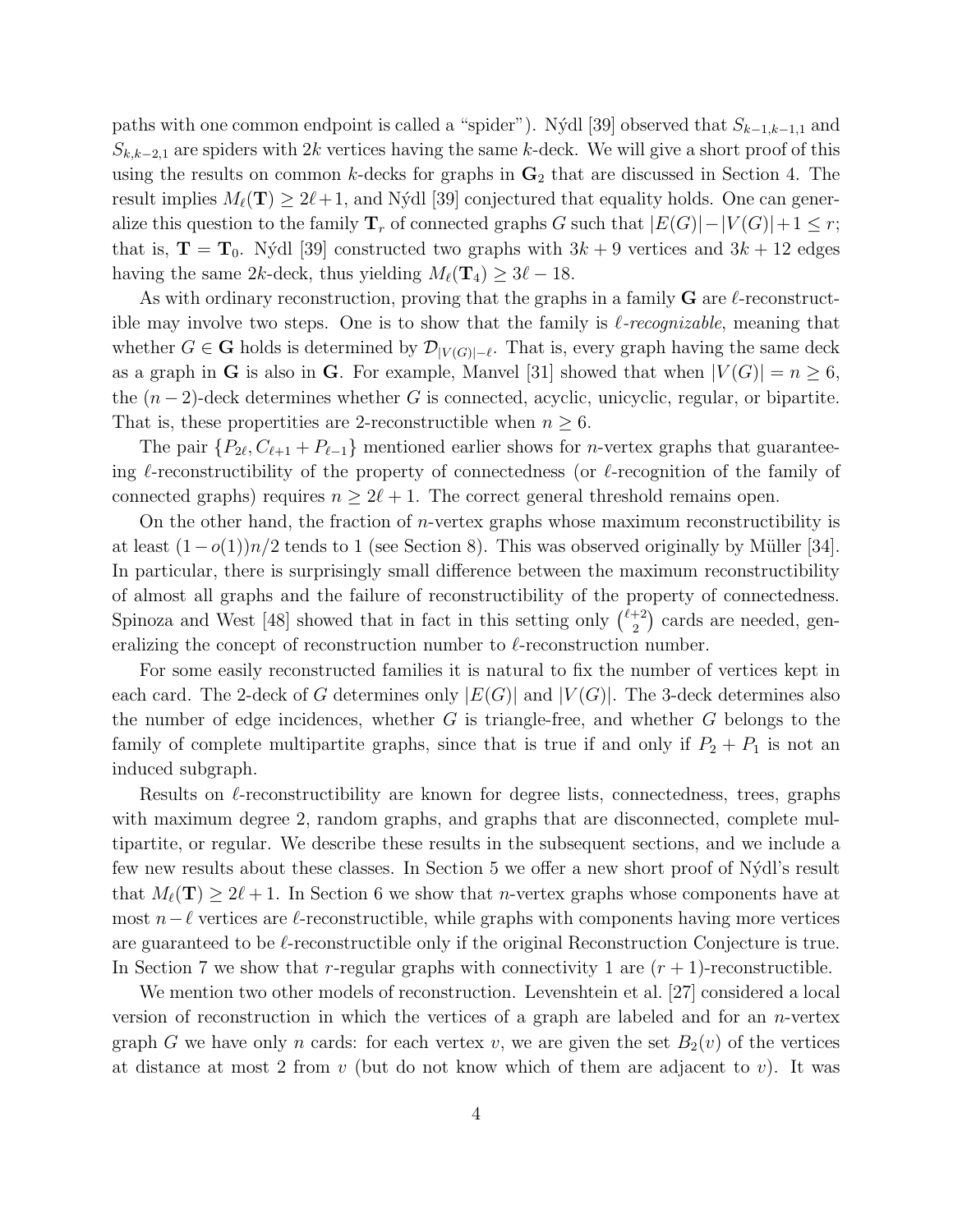proved in [27] that every connected graph whose girth is at least 7 and whose diameter and minimum degree are at least 2 is reconstructible in this model. The authors also provided a graph with girth 6 that is not reconstructible. Levenshtein [25, 26] posed a more general problem where we know the sets  $B_t(v)$  instead of  $B_2(v)$  and presented partial results on it.

In Section 9, we describe the main results on a model that uses the term "k-reconstructible" with a different meaning. In that model, due to Fraïssé [13], we are reconstructing digraphs (viewed as general binary relations), and we are told the identities of the deleted vertices. Our aim in describing these alternative models is to avoid future confusion.

## 2 Degree Lists

The degree list (also called degree sequence) of a graph is the multiset of degrees of the vertices in the graph. When studying the Reconstruction Problem, the first thing one learns is that the degree list of a graph is 1-reconstructible. It suffices to find the number  $m$  of edges, because the degree of each vertex  $v$  is the difference between  $m$  and the number of edges in the card  $G - v$ . The number m is the information provided by the 2-deck (known by Observation 1.3); one can also compute m directly from the  $(n - 1)$ -deck by  $m = \sum_{v} |E(G - v)|/(n - 2).$ 

For decks with smaller cards, reconstruction of anything becomes more difficult. The pairs of graphs with the same k-decks mentioned in the introduction have the same degree list, but it is easy to construct examples with different lists.

**Example 2.1.** For any positive a, b, c with  $a + b + c = t \ge 4$ , the graphs  $C_t + P_1$  and  $S_{a,b,c}$ with t + 1 vertices all have the same 3-deck. Note that  $\Delta(C_t + P_1) = 2$  and  $\Delta(S_{a,b,c}) = 3$ . All these graphs have t copies of  $P_3$  and  $t(t-3)$  copies of  $P_2 + P_1$  as induced subgraphs (this involves a few cases for  $S_{a,b,c}$ , and the remaining 3-vertex induced subgraphs all have no edges. Hence  $\mathcal{D}_3(C_t + P_1) = \mathcal{D}_3(S_{a,b,c})$ , for all such  $(a, b, c)$ .

Concerning thresholds, this easy example shows that guaranteeing  $\ell$ -reconstructibility of the degree list or the maximum degree requires  $n > \ell + 3$ . In this example, we considered  $\mathcal{D}_k(G)$  with  $k \in {\Delta(G), \Delta(G) + 1}$ . Manvel observed that having one more vertex in the cards prevents such examples.

**Theorem 2.2** (Manvel [31]). The degree list of a graph G is determined by  $\mathcal{D}_{\Delta(G)+2}(G)$ . It is also determined by  $\mathcal{D}_{\delta(G)-1}(G)$ .

The result for  $\Delta(G)$  is easy since all induced subgraphs with at most k vertices are visible in the k-deck. Hence  $\mathcal{D}_{\Delta(G)+2}(G)$  shows that G has a vertex of degree  $\Delta(G)$  and none larger. To determine the degree list, one can then proceed by induction on  $r$  to count the vertices of degree  $\Delta(G) - r$  using the following tool observed originally by Manvel [31].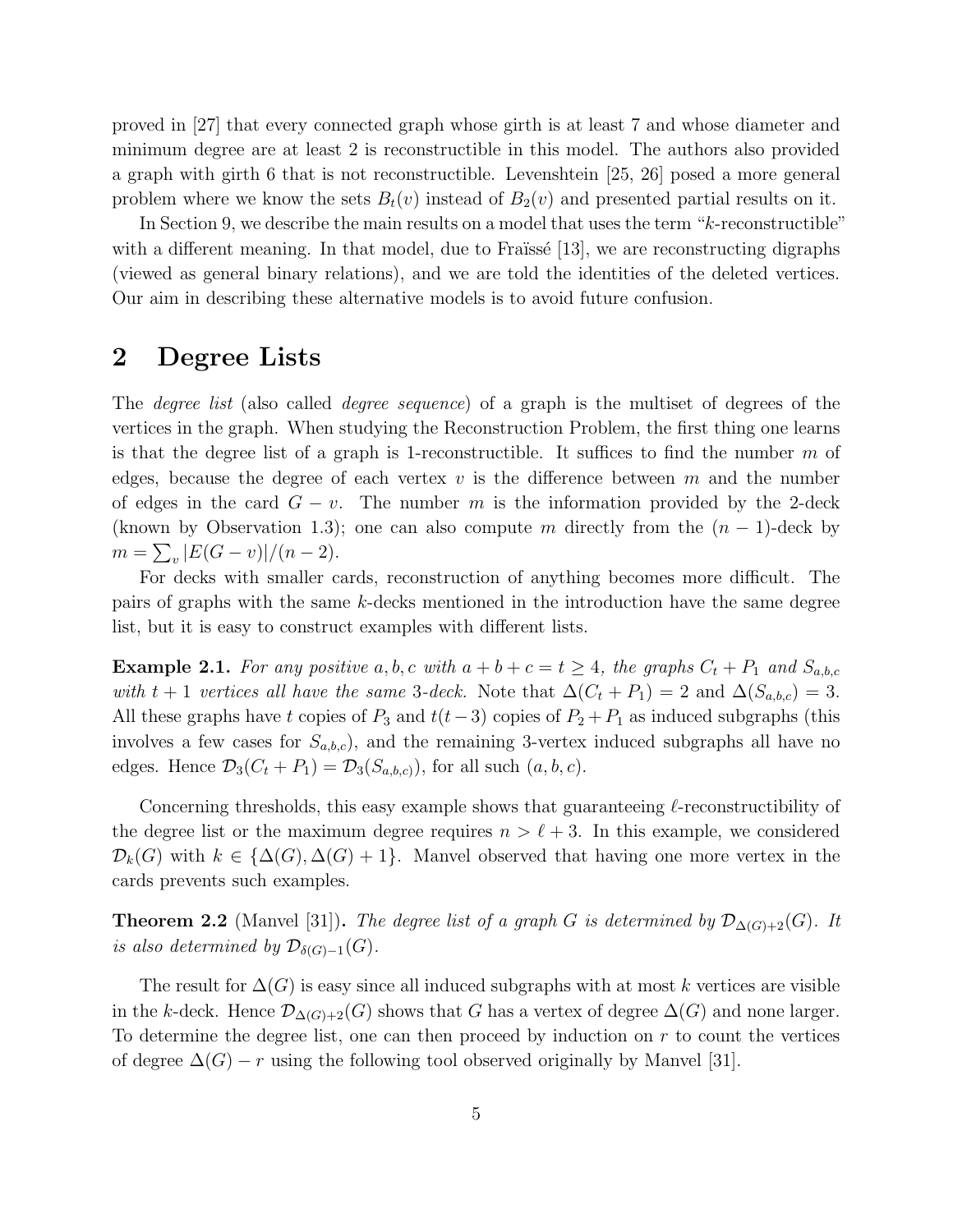**Lemma 2.3.** Let G be an n-vertex graph. The sum, over all cards in the k-deck  $\mathcal{D}_k(G)$ , of the number of vertices of degree j in the card, equals  $\sum_{i=j}^{j+n-k} a_i {i \choose j}$  $\binom{i}{j}\binom{n-1-i}{k-1-j}$ , where  $a_i$  is the number of vertices having degree i in G.

The lemma holds because a vertex  $v$  appears and has degree  $j$  in a card in the k-deck if and only if the card is formed by choosing v along with j of its neighbors and  $k-1-j$ of its nonneighbors. The lemma yields the following corollary by solving for  $a_i$  through successively smaller  $i$ .

**Corollary 2.4** (Manvel [31]). The degree list of a graph G is determined when both  $\mathcal{D}_k(G)$ and the numbers of vertices with degree i for all i at least k are known.

Example 2.5. For sharpness of Theorem 2.2, Manvel [31] showed that the maximum degree itself is not always determined by  $\mathcal{D}_{\Delta(G)+1}(G)$ . He constructed graphs G and H such that  $\Delta(G) = k$ ,  $\Delta(H) = k - 1$ , and  $\mathcal{D}_k(G) = \mathcal{D}_k(H)$ . Both graphs are forests of stars. However, in this construction the number of vertices is  $(k+2)2^{k-2}$ , exponential in k. In particular,  $G=\sum_i \binom{k}{2i}$  $\binom{k}{2i} K_{1,k-2i}$  and  $H = \sum_i \binom{k}{2i+1} K_{1,k-1-2i}$ . From this Manvel concluded that for all k there exist nonisomorphic graphs with the same k-deck.

**Question 2.6.** What is the smallest value of n such that n-vertex graphs  $G$  and  $H$  with maximum vertex degrees k and  $k - 1$  exist having the same k-deck?

Lemma 2.3 and Corollary 2.4 are used as tools in reconstruction of degree lists.

**Theorem 2.7** (Chernyak [11]). When  $n \geq 6$ , the degree list of every n-vertex graph is 2-reconstructible.

This result is sharp, because the 5-vertex graphs  $C_4 + P_1$  and  $S_{2,1,1}$  from Example 2.1 have the same 3-deck but different degree lists. Exact results were pushed one step further.

**Theorem 2.8** (Kostochka–Nahvi–West–Zirlin [21]). For  $n \geq 7$ , the degree list of every n-vertex graph is 3-reconstructible.

Theorem 2.8 is sharp: the 6-vertex graphs  $C_5 + P_1$  and  $S_{2,2,1}$  and  $S_{3,1,1}$  from Example 2.1 all have the same 3-deck. Note that since the  $(n-2)$ -deck determines the  $(n-3)$ -deck, Theorem 2.8 combined with an analysis of 6-vertex graphs implies Theorem 2.7.

By making more thorough use of Lemma 2.3, Taylor [51] obtained a surprisingly small general threshold on the number of vertices for  $\ell$ -reconstructibility of the degree list.

**Theorem 2.9** (Taylor [51]). For  $n \geq g(\ell)$ , the degree list of every n-vertex graph is  $\ell$ reconstructible, where

$$
g(\ell) = (\ell - \log \ell + 1) \left( e + \frac{e \log \ell + e + 1}{(\ell - 1) \log \ell - 1} \right) + 1.
$$

Here e denotes the base of the natural logarithm.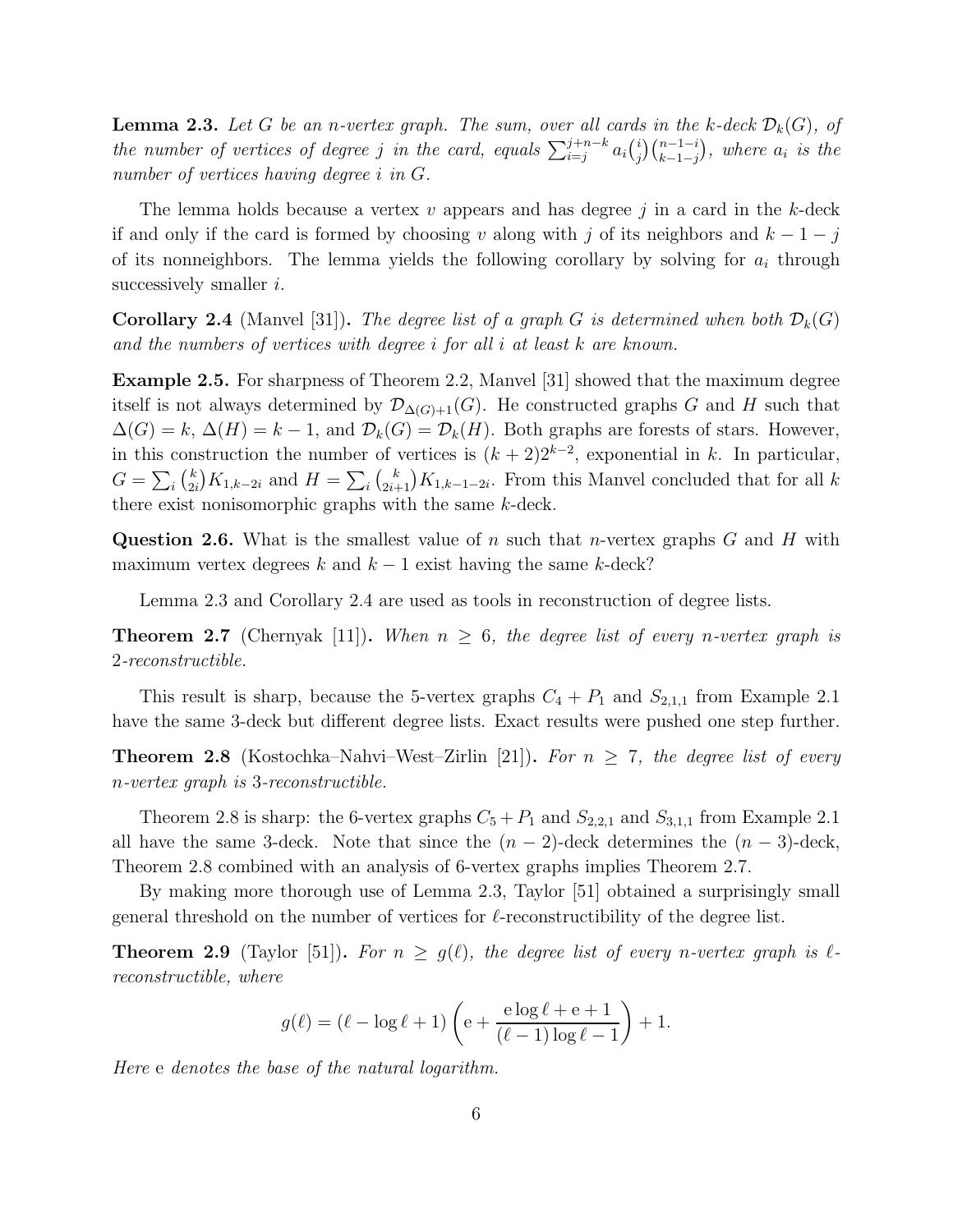This result also shows that the degree list of an n-vertex graph is reconstructible from the  $k$ -deck when n is not too much larger than k, regardless of the value of the maximum degree. In particular,  $n \geq \frac{1+o(1)}{1-1/e}$  $\frac{1+o(1)}{1-1/e}$  k suffices. This theorem seems rather strong about reconstructibility but perhaps does not say much about Question 2.6, giving only a linear lower bound.

Theorem 2.9 is strong but likely not sharp; answering the next question would improve it and generalize Theorem 2.8. By Theorem 2.9 the threshold is asymptotically at most  $\epsilon \ell$ . One could begin by seeking the largest graphs whose degree lists are not 4-reconstructible.

Question 2.10. For fixed  $\ell \in \mathbb{N}$ , what is the least threshold  $n_{\ell}$  such that the degree list of every graph with at least  $n_{\ell}$  vertices is  $\ell$ -reconstructible?

## 3 Connectedness

For graphs with at least three vertices, connectedness is 1-reconstructible, because an nvertex connected graph has at least two connected  $(n-1)$ -cards, while a disconnected graph has at most one connected  $(n-1)$ -card (when  $n \geq 3$ ). Manvel [31] strengthened this result.

**Theorem 3.1** (Manvel [31]). For  $n \geq 6$ , the connectedness of an n-vertex graph is 2reconstructible, and the threshold for n is sharp.

The threshold is sharp because the 5-vertex graphs  $C_4 + P_1$  and  $S_{2,1,1}$  have the same 3-deck (Example 2.1). In fact, these graphs and their complements are the only 5-vertex graphs that are not 2-reconstructible [32].

All results that obtain a function  $f(\ell)$  such that some property or class of graphs is  $\ell$ reconstructible for graphs with at least  $f(\ell)$  vertices provide support for Kelly's Conjecture. For general  $\ell$ , this is known for connectedness.

**Theorem 3.2** (Spinoza–West [48]). For  $\ell \in \mathbb{N}$ , the connectedness of every n-vertex graph is  $\ell$ -reconstructible when  $n > 2\ell^{(\ell+1)^2}$ 

The threshold in Theorem 3.2 is not sharp.

**Conjecture 3.3** (Spinoza–West [48]). For  $n \geq 2\ell + 2$ , the connectedness of an n-vertex graph is  $\ell$ -reconstructible, and the threshold for n is sharp.

For  $\ell = 2$ , the 5-vertex graphs  $C_4 + P_1$  and  $S_{2,1,1}$  again show that the conjecture is sharp. For larger  $\ell$  the right answer may be  $2\ell + 1$ , which is needed due to the example  ${P_{2\ell}, C_{\ell+1} + P_{\ell-1}}$  (see Section 4). There are three sets of two 7-vertex graphs that have the same 4-deck; none consists of a connected and a disconnected graph. Nýdl's graphs showing that  $M_{\ell}$  grows superlinearly are all connected. We believe that connectedness of an *n*-vertex graph is  $\ell$ -reconstructible whenever  $\ell < \lceil n/2 \rceil$  (except for  $\{C_4 + P_1, S_{2,1,1}\}\$ ).

For  $\ell = 3$ , Spinoza and West [48] improved the threshold in Theorem 3.2 to  $n \geq 25$ . The exact answer was found later.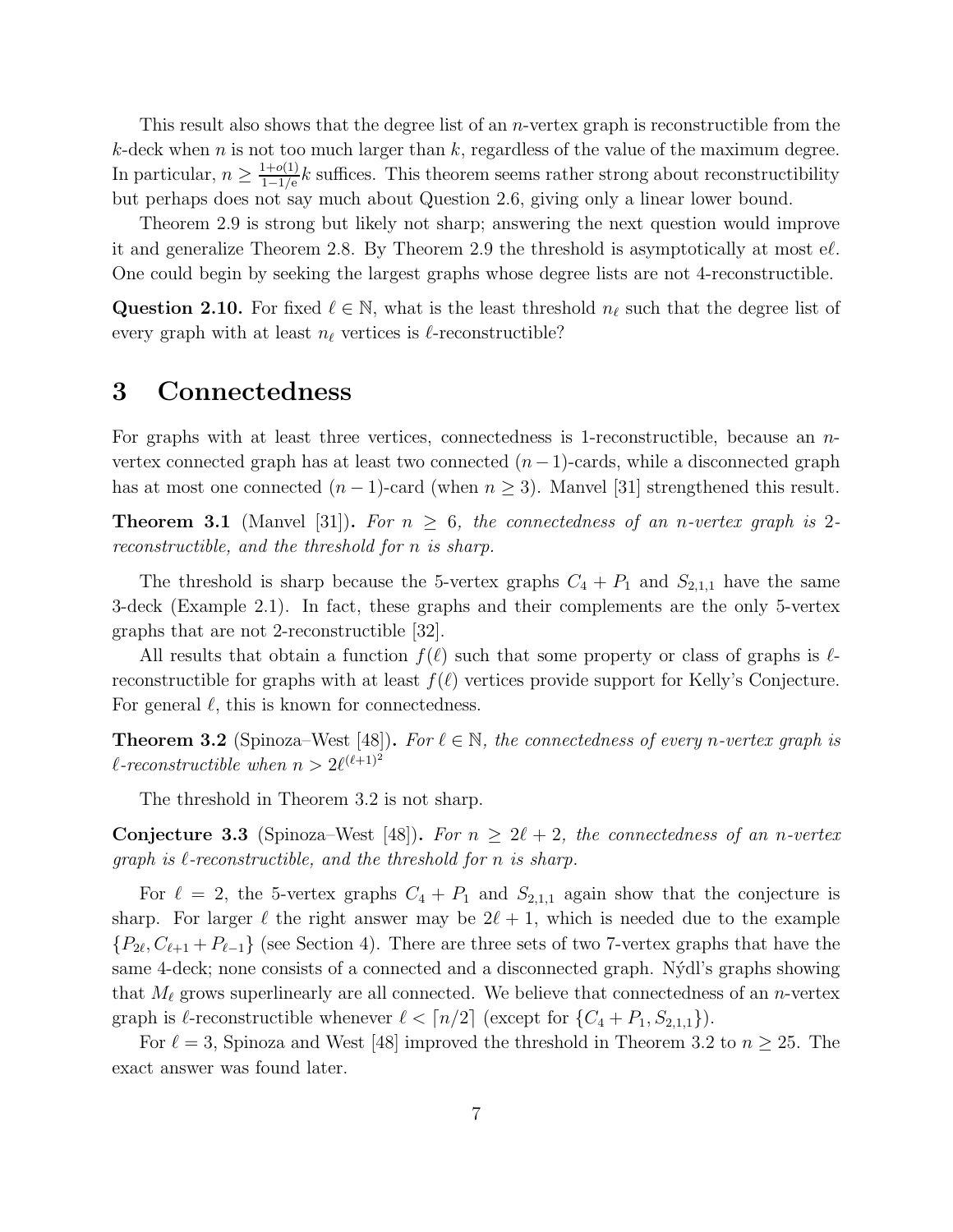**Theorem 3.4** (Kostochka–Nahvi–West–Zirlin [21]). For every graph with at least seven vertices, connectedness is 3-reconstructible.

Theorem 3.4 is sharp due to  $\{C_5 + P_1, S_{2,2,1}, S_{3,1,1}\}$  (Example 2.1). When combined with a short analysis of 6-vertex graphs, Theorem 3.4 implies Theorem 3.1. The proof of Theorem 3.4 uses Theorem 2.8 to reduce the problem to graphs with exactly two vertices of degree 1 and none of degree 0.

Toward Conjecture 3.3, it would be interesting to find a substantial improvement of the threshold in Theorem 3.2 or to find the largest two graphs, one connected and one disconnected, that have the same deck of subgraphs with four vertices deleted.

## 4 Graphs with Maximum Degree 2

In Problem 11898 of the American Mathematical Monthly, Stanley posed a question related to reconstructing 2-regular graphs from their k-decks.

**Problem 4.1** (Stanley [49]). Let n and k be integers, with  $n \geq k \geq 2$ . Let G be a graph with n vertices whose components are cycles of length greater than k. Let  $i_k(G)$  be the number of k-element independent sets of vertices of G. Show that  $i_k(G)$  depends only on k and n.

Let  $s(G, H)$  denote the number of induced subgraphs of G isomorphic to H. Stanley's problem asserts  $s(G, \overline{K}_k) = s(G', \overline{K}_k)$  for *n*-vertex 2-regular graphs G and G' whose components have length greater than k (here  $\overline{H}$  denotes the complement of H). Stanley's proposed solution of Problem 4.1 used generating functions.

Independent sets are just one type of k-vertex induced subgraph. In a graph with maximum degree 2 whose cycles have more than  $k$  vertices, all  $k$ -vertex induced subgraphs are linear forests, meaning disjoint unions of paths. By looking at a larger class of graphs, Spinoza and West gave a bijective proof by induction on  $k$  that proves the same conclusion for the number of subgraphs isomorphic to any k-vertex linear forest and thereby proves that the graphs with the stated property all have the same k-deck.

**Theorem 4.2** (Spinoza–West [48]). Let G and G' be graphs with maximum degree 2 having the same number of vertices and the same number of edges. If every component in each graph is a cycle with at least  $k + 1$  vertices or a path with at least  $k - 1$  vertices, then  $\mathcal{D}_k(G) = \mathcal{D}_k(G').$ 

Important cases of the theorem, and indeed its proof, are captured by the following three statements, among which the third is the key, proved inductively.

Claim 4.3.  $\mathcal{D}_k(C_{q+r}) = \mathcal{D}_k(C_q + C_r)$  if  $q, r \geq k+1$ ,  $\mathcal{D}_k(P_{q+r}) = \mathcal{D}_k(C_q + P_r)$  if  $q \ge k+1$  and  $r \ge k-1$ , and  $\mathcal{D}_k(P_{q-1} + P_r) = \mathcal{D}_k(P_q + P_{r-1})$  if  $q, r \geq k$ .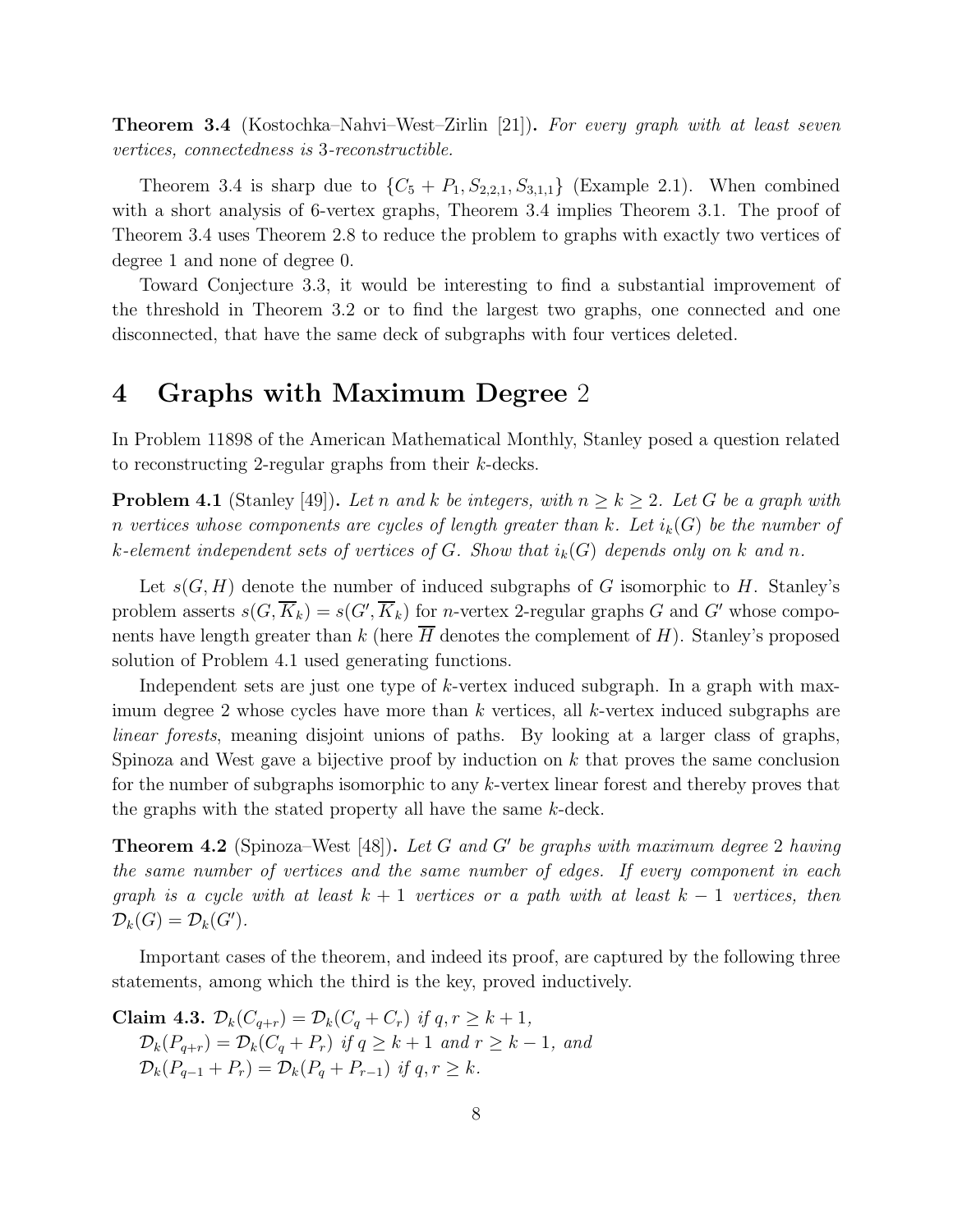The proof of Theorem 4.2 reduces to Claim 4.3 by the following natural lemma.

**Lemma 4.4.** If G, G', and H are graphs, then  $\mathcal{D}_k(G) = \mathcal{D}_k(G')$  if and only if  $\mathcal{D}_k(G+H) =$  $\mathcal{D}_k(G'+H).$ 

For every graph G with maximum degree 2, Theorem 4.2 provides a lower bound for the value k such that  $\mathcal{D}_k(G)$  determines G and hence an upper bound on the maximum reconstructibility. Except for some small instances, these bounds turn out to be sharp. Without giving the complete details of the statement, the result is the following.

**Theorem 4.5.** Let G be a graph with maximum degree 2. If m is the maximum number of vertices in a component,  $F$  is a component with  $m$  vertices, and  $m'$  is the maximum number of vertices in a component other than  $F$ , then  $G$  is k-deck reconstructible if and only if  $k \ge \max\{\lfloor m/2 \rfloor + \epsilon, m' + \epsilon'\},$  where  $\epsilon = 1$  if F is a path (otherwise  $\epsilon = 0$ ), and  $\epsilon' \in \{0, 1, 2\}.$ 

We omit the technical definition of  $\epsilon'$  that incorporates the small exceptions to the general formula. In particular, for a 2-regular *n*-vertex graph  $G$ , the formula for k simplifies to  $\max\{|m/2|, m'\}.$  Thus the maximum reconstructibility of the cycle  $C_n$  is  $\lceil n/2 \rceil$ , and no graph in this class has smaller reconstructibility.

That is, every 2-regular *n*-vertex graph is  $\lceil n/2 \rceil$ -reconstructible, and in fact graphs with maximum degree 2 are  $\lfloor n/2 \rfloor$ -reconstructible. For maximum degree 3 or 3-regular graphs, discussed in Section 7, much less is known. It is only known that 3-regular graphs are 2 reconstructible, with no nontrivial upper bounds known on the maximum reconstructibility.

## 5 Trees

Trees have played a prominent role in the study of reconstruction. The original 1957 paper of Kelly [19] showed that trees are 1-reconstructible. Giles [14] showed in 1976 that trees with at least five vertices are 2-reconstructible  $(P_4$  and  $K_{1,3}$  have the same 2-deck). According to N´ydl [44], the survey of Bondy and Hemminger [4] reported the existence of a preprint by Giles proving that sufficiently large trees are  $\ell$ -reconstructible, but this was apparently never published and seems to remain open.

Nýdl gave a lower bound for the threshold  $M'_{\ell}$  such that for  $n \geq M'_{\ell}$ , no two *n*-vertex trees have the same  $(n - \ell)$ -deck. Since that paper is somewhat inaccessible (and does not present a full proof), we give a new short proof here using the third statement of Claim 4.3. Recall that  $S_{a,b,c}$  is the spider with  $a + b + c + 1$  vertices consisting of paths of lengths a, b, and c with a common endpoint.

**Theorem 5.1** (Nýdl [42]). The two trees  $S_{k-1,k-1,1}$  and  $S_{k,k-2,1}$  have the same k-deck.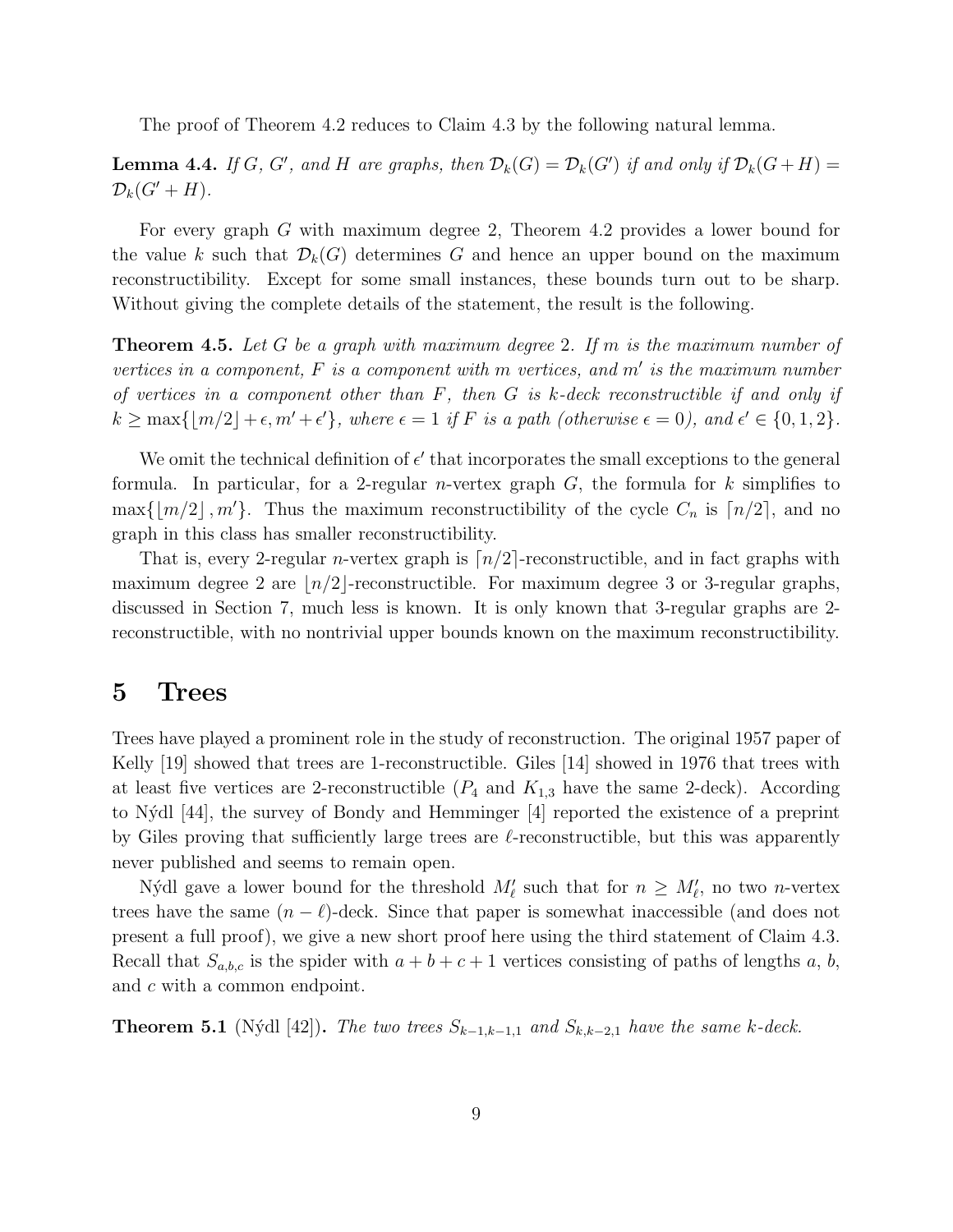*Proof.* Let  $G = S_{k-1,k-1,1}$  and  $H = S_{k,k-2,1}$ ; both G and H have 2k vertices. We partition the k-decks according to the usage of the non-peripheral leaf, which we call  $v$  in each graph. The portions of the k-deck in which v does not appear are the same, since both equal  $\mathcal{D}_k(P_{2k-1})$ . The portions in which  $v$  appears and its neighbor does not are also the same, since they are the  $(k-1)$ -decks (plus an isolated vertex) of  $P_{k-1} + P_{k-1}$  and  $P_k + P_{k-2}$ , which by Claim 4.3 are the same.

In the remainder of the cards in the decks,  $v$  appears in a nontrivial component that is a spider  $S_{a,b,1}$ . Consider those cards where this spider takes a vertices from the first leg and b vertices from the second leg in the original specification of the host trees. Since  $a, b \leq k - 2$ , such a spider exists in  $H$  if and only if it exists in  $G$ .

For each choice of  $(a, b)$ , the cards in this portion of the k-deck of G consist of the disjoint union of  $S_{a,b,1}$  with cards in the  $(k - a - b - 2)$ -deck of  $P_{k-1-a} + P_{k-1-b}$ . Similarly, in the k-deck of H we have the disjoint union of  $S_{a,b,1}$  with cards in the  $(k - a - b - 2)$ -deck of  $P_{k-a} + P_{k-2-b}$ . Since  $k-a \ge k-a-b-2$  and  $k-b-1 \ge k-a-b-2$ , Claim 4.3 applies to guarantee that these portions of the two k-decks are the same.  $\Box$ 

Thus  $M'_\ell \geq 2\ell + 1$ .

Conjecture 5.2 (Nýdl [42]).  $M'_{\ell} = 2\ell + 1$ .

Note that Conjecture 5.2 is not quite the same as  $M_{\ell}(T) = 2\ell + 1$ . Nýdl required only that no two *n*-vertex trees have the same  $(n - \ell)$ -deck, but for  $\ell$ -reconstructibility there is also the matter of showing that all possible reconstructions from the deck are trees; that is, showing that the family of trees is  $\ell$ -recognizable when  $n \geq 2\ell + 1$ .

An n-vertex graph is a tree if and only if it has  $n-1$  edges and is connected (or has  $n-1$ edges and no cycles). From the 2-deck, we know the number of edges. If Conjecture 3.3 is true in the stronger form replacing  $2\ell + 2$  with  $2\ell + 1$  for  $\ell \geq 3$ , which Theorem 3.4 proves for  $\ell = 3$ , then combined with Conjecture 5.2 it would imply  $M_{\ell}(\mathbf{T}) = 2\ell + 1$ . Indeed, the full strength of Conjecture 3.3 probably is not needed; we only need to know from the | $n/2$ |-deck whether an *n*-vertex graph with  $n-1$  edges has a cycle of length at least  $n/2$ .

## 6 Disconnected and Complete Multipartite Graphs

One of the earliest results on reconstruction, by Kelly [19], is that disconnected graphs are 1-reconstructible. Manvel [31] discussed the  $\ell$ -reconstructibility of disconnected graphs. We expand on this discussion to obtain a sharp threshold on the size of components that makes  $\ell$ -reconstructibility easy.

We first prove what might be called the "negative" result.

**Proposition 6.1.** If graphs with at least  $\ell + 2$  vertices consisting of a connected graph and  $\ell-1$  isolated vertices are  $\ell$ -reconstructible, then the original Reconstruction Conjecture holds.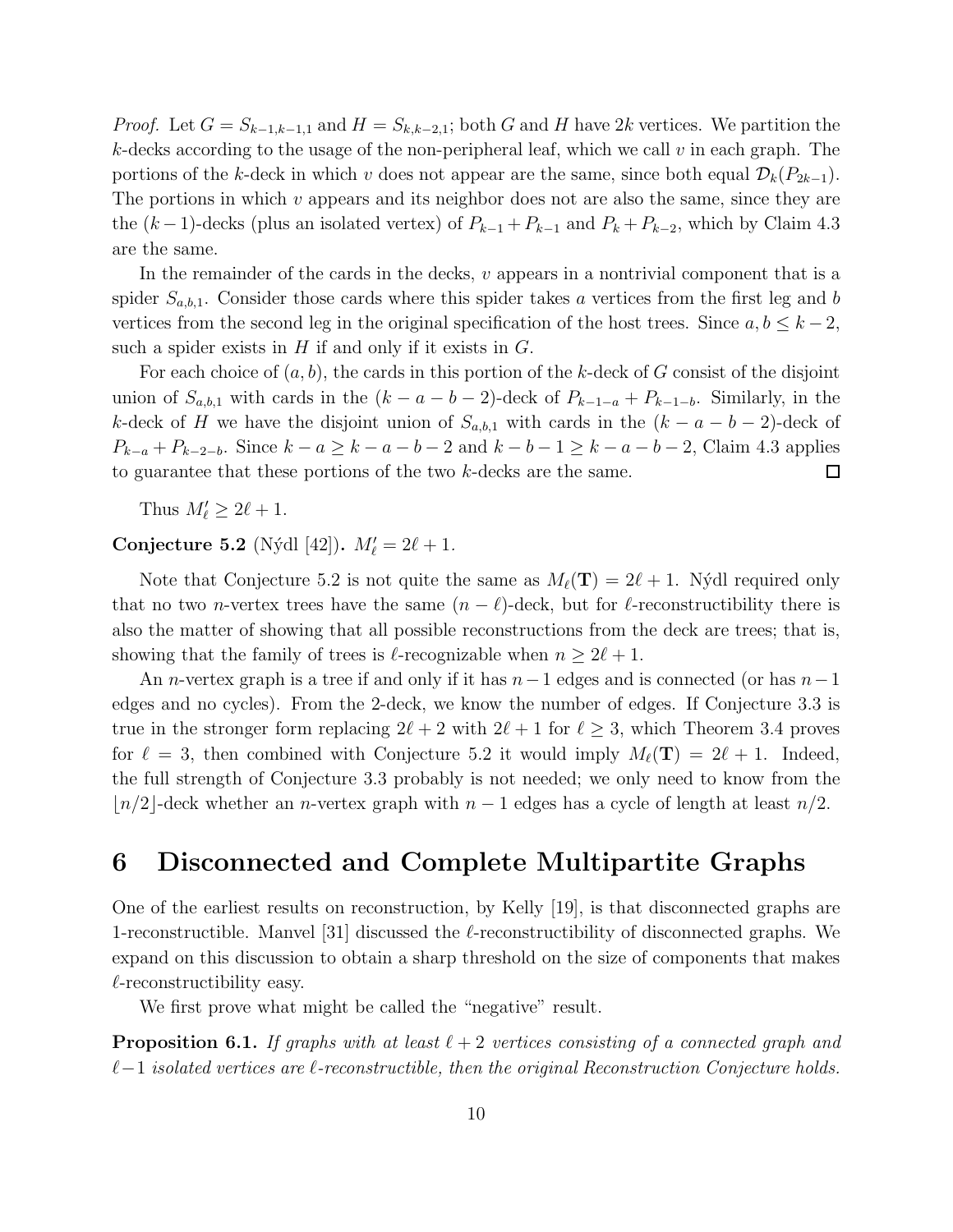*Proof.* We need to prove 1-reconstructibility when  $n \geq 3$ . Kelly [19] proved this for disconnected graphs, so consider a connected *n*-vertex graph G. We are given  $\mathcal{D}_{n-1}(G)$ . By Observation 1.3, we also know  $\mathcal{D}_{n-i}(G)$  for  $2 \leq i \leq \ell$ . Let  $G' = G + (\ell - 1)K_1$ ; note that  $G'$ has at least  $\ell + 2$  vertices. For  $2 \leq i \leq \ell$ , let  $\mathcal{D}'_i$  consist of  $\binom{\ell-1}{\ell-i}$  $\binom{\ell-1}{\ell-i}$  copies of  $C + (i-1)K_1$  for each occurrence of C in  $\mathcal{D}_{n-i}(G)$ . Note that

$$
\mathcal{D}_{n-\ell}(G')=\mathcal{D}_{n-1}(G)\cup(\mathcal{D}'_2\cup\cdots\cup\mathcal{D}'_{\ell}).
$$

Thus if  $G + (\ell - 1)K_1$  is  $\ell$ -reconstructible, then we have determined G from  $\mathcal{D}_{n-1}(G)$ .  $\Box$ 

Now consider *n*-vertex graphs whose components all have at most  $n - \ell$  vertices. Manvel [31] observed that IF it is known that G is a such a graph, then G is  $\ell$ -reconstructible. In fact, we show that such graphs can be recognized from the  $(n - \ell)$ -deck. With Manvel's observation, this implies that these graphs are in fact  $\ell$ -reconstructible.

The argument generalizes a proof of the 1-reconstructibility of disconnected graphs, involving a counting argument for ordinary graph reconstruction that was applied by Bondy and Hemminger [5] and originated with Greenwell and Hemminger [15]. A similar argument to that given here appears in the "Main Lemma" of N´ydl [44].

We need the basic idea of Kelly's Lemma [19], which counts the copies of a given graph  $F$ that appear in  $G$  by dividing the total number of appearances of  $F$  in the deck by the number of times each copy appears. We use an analogue for induced subgraphs and generalize to the  $(n - \ell)$ -deck.

**Lemma 6.2.** If G is an n-vertex graph, and F is a graph with at most  $n - \ell$  vertices, then the number  $s_F(G)$  of occurrences of F as an induced subgraph of G is  $\ell$ -reconstructible.

*Proof.* Let  $p = |V(F)|$ . Each induced copy of F appears in  $\binom{n-p}{\ell}$  $\binom{-p}{\ell}$  cards in  $\mathcal{D}_{n-\ell}(G)$ . Letting t be the total count of all appearances of F as an induced subgraph in all cards in  $\mathcal{D}_{n-\ell}(G)$ , we have  $s_F(G) = t / \binom{n-p}{\ell}$ .  $\Box$ 

**Theorem 6.3.** If every connected subgraph of G has at most  $n - \ell$  vertices, then G is ℓ-reconstructible.

*Proof.* It suffices to determine, for every connected graph F, the number  $c_F(G)$  of components of such a graph  $G$  that are isomorphic to  $F$ .

Let an *induced chain* of length r be a list  $F_0, \ldots, F_r$  of connected induced subgraphs of G such that  $F_i$  an induced subgraph of  $F_{i+1}$  for  $0 \leq i < r$ . For any connected induced subgraph F of G, let the depth of F be the maximum r such that F is the first subgraph in an induced chain of length  $r$ .

Since every connected subgraph of G has at most  $n - \ell$  vertices, all connected induced subgraphs of  $G$  appear in the deck. Since we know all these subgraphs, we can determine all the induced chains, and hence we know the depth of each connected induced subgraph.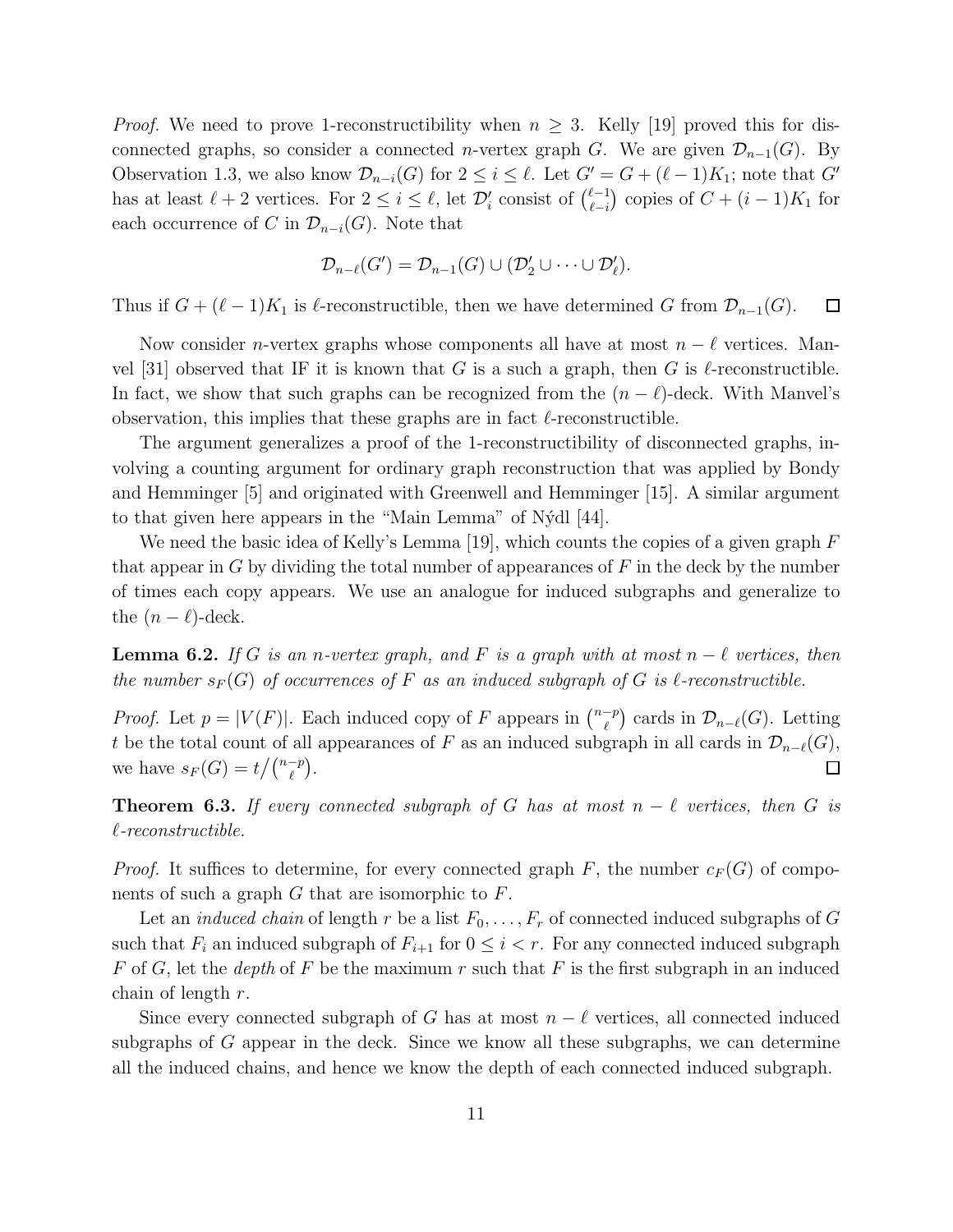If F has depth 0, then every induced copy of F in G is a component, so  $c_F(G) = s_F(G)$ . For larger depth, group the induced copies of  $F$  by the unique component of  $G$  containing that copy. Summing over all components of  $G$ , we obtain

$$
s_F(G) = \sum_H s_F(H)c_H(G). \tag{1}
$$

When  $s_F(H) \neq 0$  and  $F \neq H$ , every induced chain starting at H can be augmented by adding F at the beginning, so H has smaller depth than F. Using Lemma 6.2 to compute  $s_F(G)$  and applying the induction hypothesis to compute values of  $c_H(G)$ , we now know every quantity in (1) other than  $c_F(G)$  and can solve for  $c_F(G)$ .  $\Box$ 

Here we used the property that for the family  $\mathcal F$  of connected graphs, every member of F contained in G has at most  $n - \ell$  vertices and belongs to a unique maximal member of F contained in G, namely a component. The argument applies also to other families  $\mathcal F$  that have this property.

For a very special class of disconnected graphs, much stronger results about reconstructibility are known. Note first a simple observation, using the fact that the cards in the k-deck determine their complements.

**Observation 6.4.** A graph G is determined by its k-deck if and only if its complement  $\overline{G}$ is determined by its k-deck.

Hence when we discuss  $\ell$ -reconstructibility of graphs whose components are complete graphs, we are also discussing  $\ell$ -reconstructibility of complete multipartite graphs.

Let  $G$  be a disjoint union of complete graphs. Membership in this family is determined by the 3-deck, since a graph is a disjoint union of complete graphs if and only if it does not have  $P_3$  as an induced subgraph. When the largest component has at most k vertices, Theorem 6.3 implies that the graph is determined by its k-deck (Spinoza and West [48] had observed that the  $(k + 1)$ -deck suffices).

More interesting is the situation when we bound the number of parts rather than the size of the parts.

**Theorem 6.5** (Spinoza–West [48]). Every complete r-partite graph G is determined by its  $(r+1)$ -deck (as are disjoint unions of r complete graphs).

The proof of Theorem 6.5 is actually algebraic. For  $r \geq 2$ , the 3-deck tells us that G is complete multipartite, and the absence of  $K_{r+1}$  in the deck makes it r-partite. Letting the part-sizes be  $q_1, \ldots, q_r$ , form the polynomial  $\prod_{i=1}^r (x - q_i)$ . The coefficient of  $(-1)^j x^{r-j}$ in the expansion is the number of complete cards in  $\mathcal{D}_i(G)$ . Since  $\mathcal{D}_i(G)$  is determined by  $\mathcal{D}_{r+1}(G)$ , we know the polynomial and can find the roots  $q_1, \ldots, q_r$ .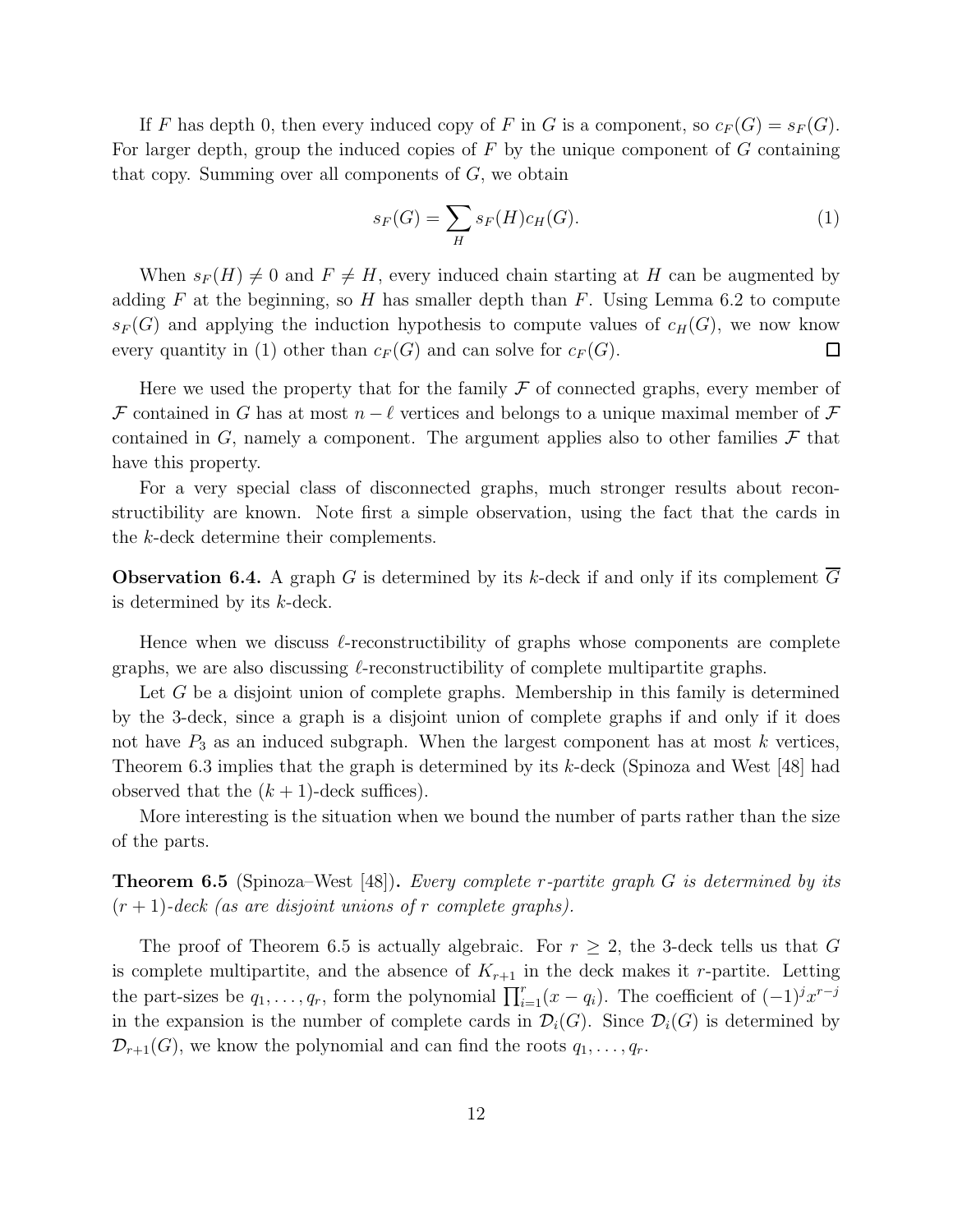Theorem 6.5 is sharp for  $r \leq 2$  and all n. It is immediate that complete bipartite graphs are not 2-deck reconstructible, since they are not determined by their numbers of edges and vertices (the 3-vertex cards are not given. For complete tripartite graphs, the 3-deck determines that the graph is a complete multipartite graph, but the following example shows that that is not sufficient.

**Example 6.6** (Spinoza–West [48]). The complete multipartite graphs  $K_{7,4,3}$  and  $K_{6,6,1,1}$ have the same 3-deck. It consists of 84 copies of  $K_3$ , 240 copies of  $P_3$ , and 40 copies of  $\overline{K}_3$ .

We expect that diligence will yield more general examples.

Question 6.7. Is it true for all  $r \in \mathbb{N}$  with  $r \geq 3$  that there are a complete r-partite graph and a complete  $(r + 1)$ -partite graph having the same r-deck?

Finally, Nýdl considered the reconstructibility of disjoint unions of complete graphs where neither the number of components nor the sizes of the components are restricted. We can still recognize from the 3-deck that our graph is in this class.

**Theorem 6.8** (Nýdl [41]). Let G be an n-vertex graph that is a disjoint union of complete graphs. If  $n < k \ln(k/2)$ , then G is determined by its k-deck. If  $n = (k+1)2^{k-1}$ , then there is such a graph G that is not determined by its k-deck.

These bounds are quite far apart, and neither says much about the threshold number of vertices for  $\ell$ -reconstructibility of disjoint unions of complete graphs (or, equivalently, complete multipartite graphs). The extremal problem is the following.

**Problem 6.9.** Determine the maximum n such that every n-vertex complete multipartite graph is determined by its k-deck.

# 7 Regular graphs

As noted above, 1-reconstructibility of disconnected graphs is easy, but 2-reconstructibility of all disconnected graphs implies the Reconstruction Conjecture.

Similarly, 1-reconstructibility of regular graphs is easy using the 1-reconstructibility of the degree list. Motivated by this, at a meeting in Sanya in 2019 Bojan Mohar asked whether regular graphs are 2-reconstructible.

Since 1-regular graphs are determine by their degree lists, they are determined by their 3 decks and hence are (n−3)-reconstructible. The results of Spinoza and West [48] described in Section 4 imply that 2-regular graphs are  $\lfloor n/2 \rfloor$ -reconstructible. Both thresholds are sharp.

For  $r \geq 3$ , 2-reconstructibility of r-regular graphs is not immediate, even though the degree list is 2-reconstructible, because we must determine which of the deficient vertices in a card is adjacent to which of the two missing vertices. Nevertheless, the question has been answered for  $r = 3$ .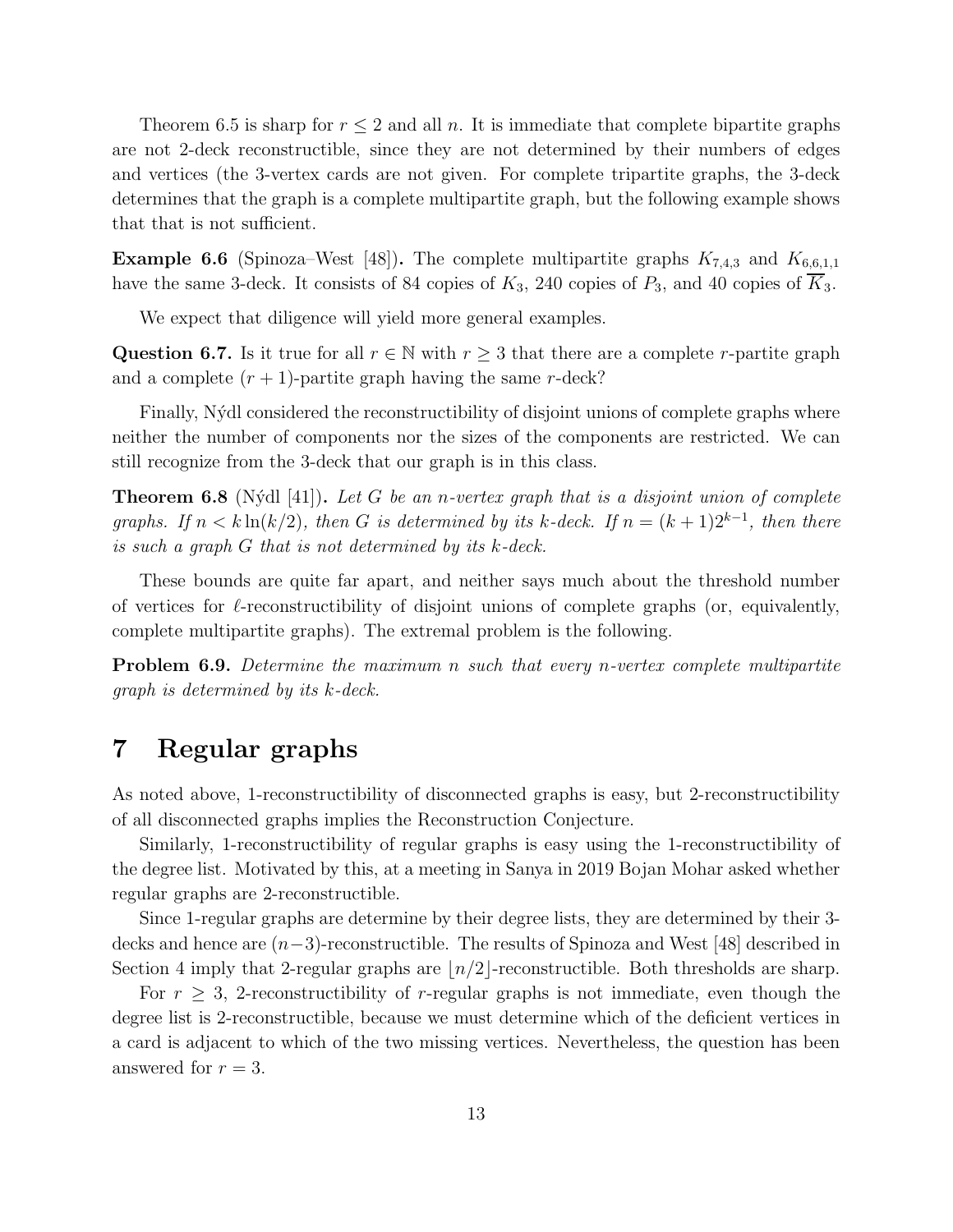Theorem 7.1 (Kostochka–Nahvi–West–Zirlin [22]). Every 3-regular graph is 2-reconstructible.

Although this result takes considerable effort, it is (we hope) just the beginning of study in this area. It would be interesting both to answer Mohar's question and to determine the maximum reconstructibility for 3-regular graphs or for graphs with maximum degree 3, extending the results discussed earlier.

**Problem 7.2.** For each  $r \in \mathbb{N}$  with  $r \geq 2$ , prove that every r-regular graph is 2-reconstructible.

**Problem 7.3.** Show that for each  $\ell \geq 1$  there is a threshold  $n_{\ell}$  such that every 3-regular graph with at least  $n_{\ell}$  vertices is  $\ell$ -reconstructible.

Although we do not know whether all r-regular graphs are 2-reconstructible, for those that are not 2-connected we can say something much stronger. Note that we are *deleting*  $r + 1$  vertices; the cards have  $n - r - 1$  vertices.

**Theorem 7.4.** Every r-regular graph G that is not 2-connected is  $(r + 1)$ -reconstructible.

*Proof.* If G is disconnected, then every component has at least  $r + 1$  and hence at most  $n - (r + 1)$  vertices. Thus Theorem 6.3 applies to make it  $(r + 1)$ -reconstructible.

Now suppose that G has a cut-vertex. A subgraph of an r-regular graph is near r-regular if it has exactly one vertex with degree less than  $r$ . In every leaf block of  $G$ , only the cutvertex of G has degree less than  $r$ . Hence every leaf block is near  $r$ -regular; furthermore, every near r-regular subgraph of G having no cut-vertex is a leaf block.

Besides the cut-vertex, a leaf block must have at least  $r + 1$  other vertices; if only r, then G would be  $K_{r+1}$ . Since G has at least two leaf blocks, G has at least  $2r+3$  vertices. Hence the cards in the  $(n - r - 1)$ -deck have at least  $r + 2$  vertices, so by Manvel's result (Theorem 2.2) we can reconstruct the degree list.

A 2-connected r-regular graph cannot have a near r-regular subgraph  $H$  with more than one vertex. If such H exists, let x be a vertex having degree r in H, and let y be a vertex of G not in H. Since 2 is 2-connected, by Menger's Theorem it has internally disjoint paths from x to y. Such paths must leave H at distinct vertices having degree less than r in H, contradicting that  $H$  is near r-regular. Hence we have shown that the class of r-regular graphs with connectivity 1 is  $(r + 1)$ -recognizable.

Since every leaf block omits at least the  $r + 1$  non-cut-vertices of some other leaf block, every leaf block has at most  $n - (r + 1)$  vertices. By Observation 1.3, we know all the subgraphs of G having at most  $n - (r + 1)$  vertices, with their multiplicities. The near r-regular ones without cut-vertices are the leaf blocks. Hence we know all the leaf blocks, with their multiplicities.

Let B be a leaf block with fewest vertices, and let  $s = |V(B)|$ . In  $\mathcal{D}_{n-s+1}(G)$  there is a card that has as (leaf) blocks all the leaf blocks of  $G$  other than  $B$ , and one less leaf block isomorphic to B than G has. This card H is near r-regular. Reconstruct G by attaching B at the vertex of  $H$  with degree less than  $r$ .  $\Box$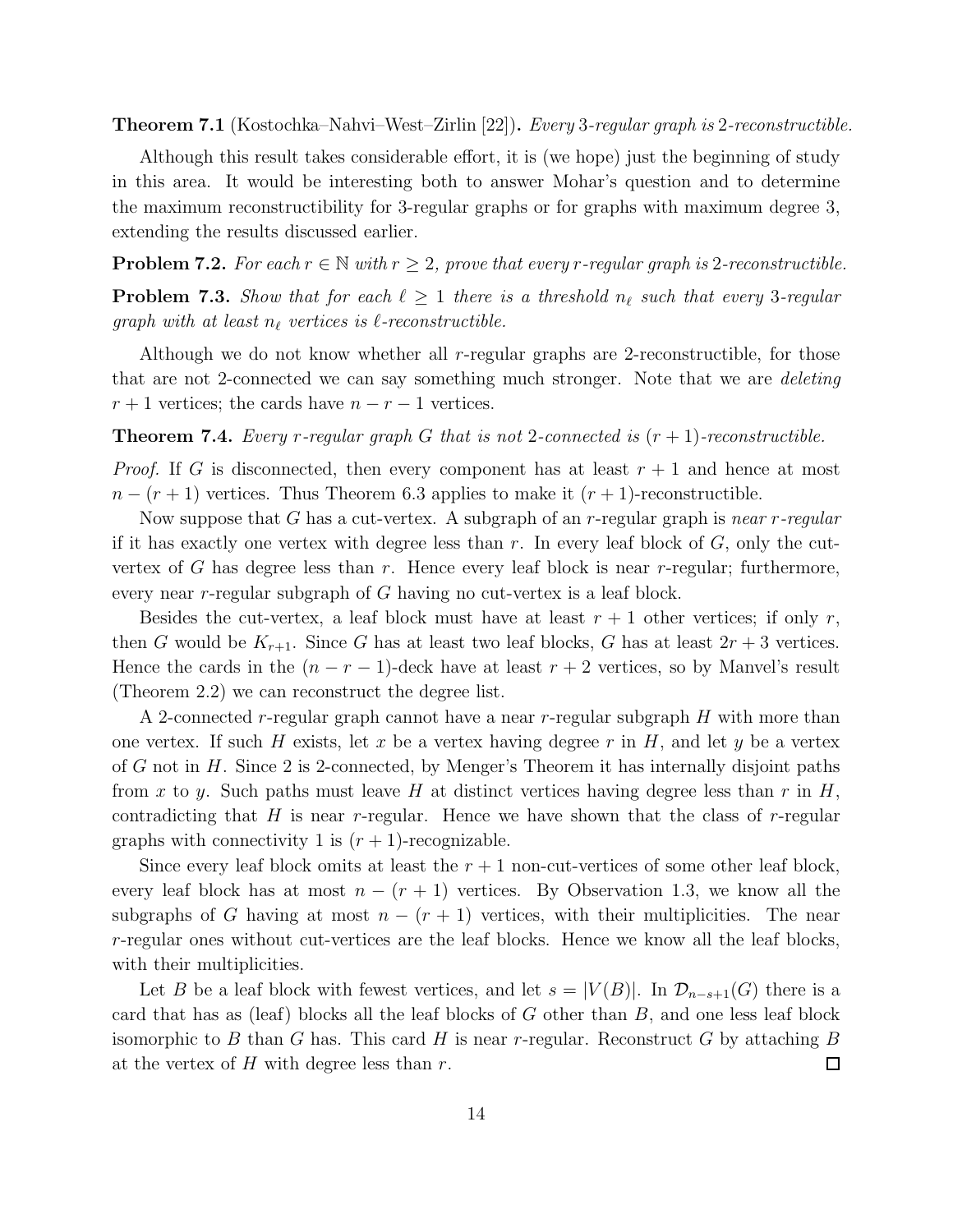## 8 Almost All Graphs

Using cards not much larger than those that fail to determine connectedness, we can almost always reconstruct a graph. Chinn  $|12|$  and Bollobás  $|2|$  proved that almost all graphs are 1-reconstructible. In fact, this holds also for  $\ell$ -reconstructibility, as observed earlier by Müller [34]. The needed tool is that for almost all graphs, the induced subgraphs with many vertices are pairwise nonisomorphic and have no nontrivial automorphisms (precise statement below). We say that a property *holds for almost all graphs* if the fraction of graphs with vertex set  $\{1, \ldots, n\}$  for which the property holds tends to 1 as n tends to  $\infty$ .

For 1-reconstructibility, Chinn proved the following (in a stronger form):

**Theorem 8.1** (Chinn [12]). If the subgraphs of a graph G obtained by deleting two vertices are pairwise nonisomorphic, then G is reconstructible.

When the subgraphs satisfy this hypothesis, vertex u is identifiable in  $G - w$  because it is the only vertex in  $G - w$  whose deletion yields a subgraph obtainable from  $G - u$  by deleting one vertex. From  $G - v$  and  $G - w$ , one can similarly identify v in  $G - w$ . Now one can check whether u and v are adjacent in  $G$  by checking whether u and v are adjacent in  $G - w$ . However, since we used both  $G - u$  and  $G - v$  to determine whether u and v are adjacent, we used all the cards.

## **Theorem 8.2** (Bollobás [2]). For almost every graph, any three cards determine  $G$ .

Under the same hypothesis as in Theorem 8.1, Bollobás gave a more careful argument to reconstruct all of G from  $G - u$  and  $G - v$  except for determining whether u and v are adjacent. For that he consulted a third card, invoking the uniqueness of the graphs in  $\mathcal{D}_{n-3}(G)$  to identify u and v in  $G-w$ . However, it seems that uniqueness in  $\mathcal{D}_{n-2}(G)$  suffices to identify u and v in  $G - w$  as discussed above.

Theorem 8.2 is stronger than saying that *some* three cards determine  $G$ , which is the meaning of reconstruction number 3 (two cards can never determine whether the two deleted vertices are adjacent). The needed tool is the next lemma.

**Lemma 8.3** (Müller [34]). Let  $\epsilon$  be a small positive real number. For almost every graph G, the induced subgraphs with at least k vertices have no nontrival automorphisms and are pairwise nonisomorphic, where  $k = (1 + \epsilon) \frac{|V(G)|}{2}$ 2

Via counting arguments, Müller showed that graphs with this property are reconstructible from smaller cards. Spinoza and West more directly generalized the combinatorial argument of Bollobás, thereby reconstructing the graph from a small set of cards in the  $(k + 1)$ -deck. However, one step in their construction does not work when  $\ell = 1$ .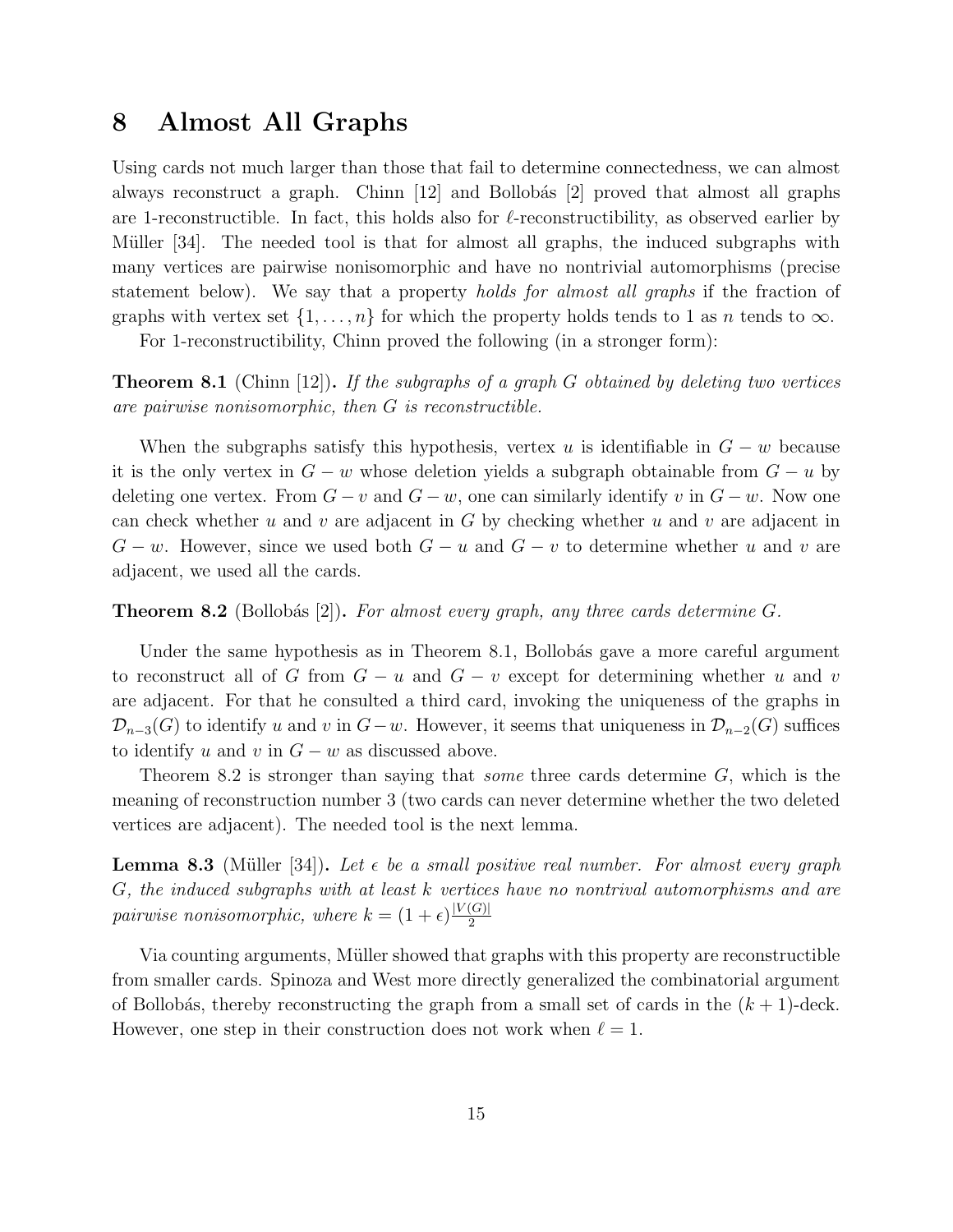**Theorem 8.4** (Spinoza–West [48]). For  $\ell > 1$ , if the subgraphs of G obtained by deleting  $\ell+1$  vertices have no nontrival automorphisms and are pairwise nonisomorphic, then G is  $\ell$ -reconstructible, using just  $\binom{\ell+2}{2}$  $\binom{+2}{2}$  cards from the  $(|V(G)| - \ell)$ -deck.

This not only shows  $\ell$ -reconstructibility; it also places a bound on the natural generalization of reconstruction number to the  $(n - \ell)$ -deck. Furthermore, asymptotically at least  $\binom{n}{\ell+1}(n-\ell-1)^{\binom{\ell+1}{2}}$  sets of  $\binom{\ell+2}{2}$  $\mathcal{D}_{2}^{+2}$  cards from  $\mathcal{D}_{n-\ell}(G)$  determine G. The cards are chosen by specifying a fixed set S of  $\ell+1$  vertices in G and taking all cards that delete  $\ell$  of them, plus for each pair  $u, v \in S$  one card obtained by deleting  $S - \{u, v\}$  and one vertex outside S.

## 9 Another Model of Reconstruction

As mentioned in the introduction, the term "k-reconstructible" is also used in another model of reconstruction with different definitions. Here we explain the difference in order to reduce confusion.

We use "digraph" to mean a general binary relation (no repeated edges). Two digraphs  $D$ and D' on an n-element vertex set V are k-isomorphic if for every k-element subset  $X \subseteq V$ , the subdigraphs of D and D' induced by X are isomorphic. They are  $(\leq k)$ -isomorphic if they are k'-isomorphic for all k' with  $1 \leq k' \leq k$ . They are  $(-k)$ -isomorphic if they are  $(n - k)$ -isomorphic. A digraph D is  $\alpha$ -reconstructible, where  $\alpha \in \{k, \leq k, -k\}$ , if every digraph  $\alpha$ -isomorphic to D is isomorphic to D.

These notions were introduced by Fraïssé [13], who conjectured that for sufficiently large k every digraph is  $(\leq k)$ -reconstructible (and analogously for m-ary relations, for each m). The difference between Fraüssé's model and that of Kelly and Ulam is that in Fraüssé's problem we are told the identities of the missing vertices, but in the problem of Kelly and Ulam we are given only the multiset of isomorphism types. The notions coincide for the original conjecture: a graph (that is, a symmetric digraph) is reconstructible (in the Kelly–Ulam sense) if and only if it is  $(-1)$ -reconstructible (in the Fraïssé sense). Stockmeyer [50] showed that general digraphs (in fact, orientations of complete graphs) are not  $(-1)$ -reconstructible.

The difference is clear when  $k = 2$ . Only graphs with at most one edge (and their complements) are reconstructible from their 2-decks, but every symmetric digraph is 2 reconstructible, since we are told which pairs are adjacent. This does not hold for general digraphs; any two orientations of a complete graph are 2-isomorphic.

Fraïssé's conjecture was proved for digraphs (that is, binary relations) by Lopez [28, 29], who proved that every digraph is  $(\leq 6)$ -reconstructible (this is sharp). The theorem was proved independently by Reid and Thomassen [46], and it also follows from the later characterization of the non- $(\leq k)$ -reconstructible digraphs by Boudabbous and Lopez [7]. A history of the topic appears in [6].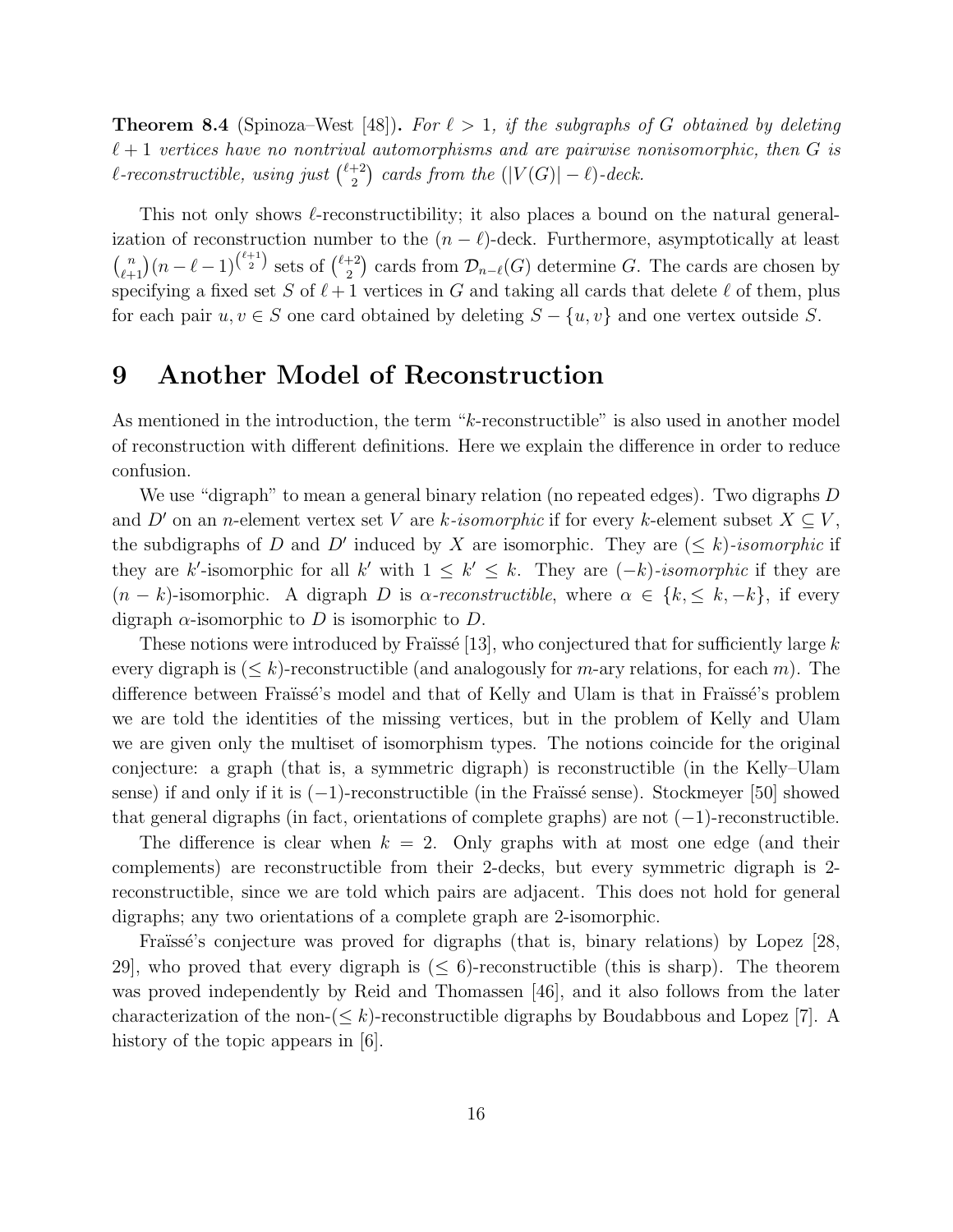Analogously to Observation 1.3, Pouzet showed that if two *n*-vertex digraphs are  $p$ isomorphic, then they are also q-isomorphic whenever  $1 \le q \le \min\{p, n - p\}$ . With Lopez's Theorem, this implies that every digraph with at least 11 vertices is 6-reconstructible, and every digraph with at least 12 vertices is (−6)-reconstructible.

# References

- [1] K. J. Asciak, M. A. Francalanza, J. Lauri, and W. Myrvold, A survey of some open questions in reconstruction numbers, Ars Combin. 97 (2010), 443–456.
- [2] B. Bollobás, Almost every graph has reconstruction number three, *J. Graph Theory* 14 (1990), 1–4.
- [3] J. A. Bondy, A graph reconstructor's manual, in Surveys in Combinatorics (Guildford, 1991), Lond. Math. Soc. Lec. Notes 166 (Cambridge U. Press, 1991), 221–252.
- [4] J. A. Bondy and R. L. Hemminger, Graph reconstruction—a survey, J. Graph Theory 1 (1977), 227–268.
- [5] J. A. Bondy and R. L. Hemminger, Reconstruction by enumeration—some applications of a counting theorem to the graph reconstruction problem. Problèmes combinatoires et théorie des graphes (Colloq. Internat. CNRS, Univ. Orsay, Orsay, 1976), Colloq. Internat. CNRS, 260, CNRS, Paris (1978), 51–55.
- [6] Y. Boudabbous, L. Haddad, and N. Zaguia, The mathematics of Gérard Lopez and Maurice Pouzet, J. Mult.-Valued Logic & Soft Computing 27 (2016), 117–132.
- [7] Y. Boudabbous and G. Lopez, The minimal non- $\leq k$ )-reconstructible relations, *Discrete* Math. 291 (2005), 19–40.
- [8] A. Bowler, P. Brown, and T. Fenner, Families of pairs of graphs with a large number of common cards. J. Graph Theory 63 (2010), 146–163.
- [9] A. Bowler, P. Brown, T. Fenner, and W. Myrvold, Recognizing connectedness from vertexdeleted subgraphs, J. Graph Theory 67 (2011), 285–299.
- [10] P. Brown and T. Fenner, The size of a graph is reconstructible from any  $n-2$  cards, Discrete Math. 341 (2018), 165–174.
- [11] Zh. A. Chernyak, Some additions to an article by B. Manvel: "Some basic observations on Kelly's conjecture for graphs" (Russian), Vestsı Akad. Navuk BSSR Ser. Fz.-Mat. Navuk (1982), 44–49, 126.
- [12] P. Chinn, A graph with p points and enough distinct  $(p-2)$ -order subgraphs is reconstructible, Recent Trends in Graph Theory Lecture Notes in Mathematics 186 (Springer, 1971).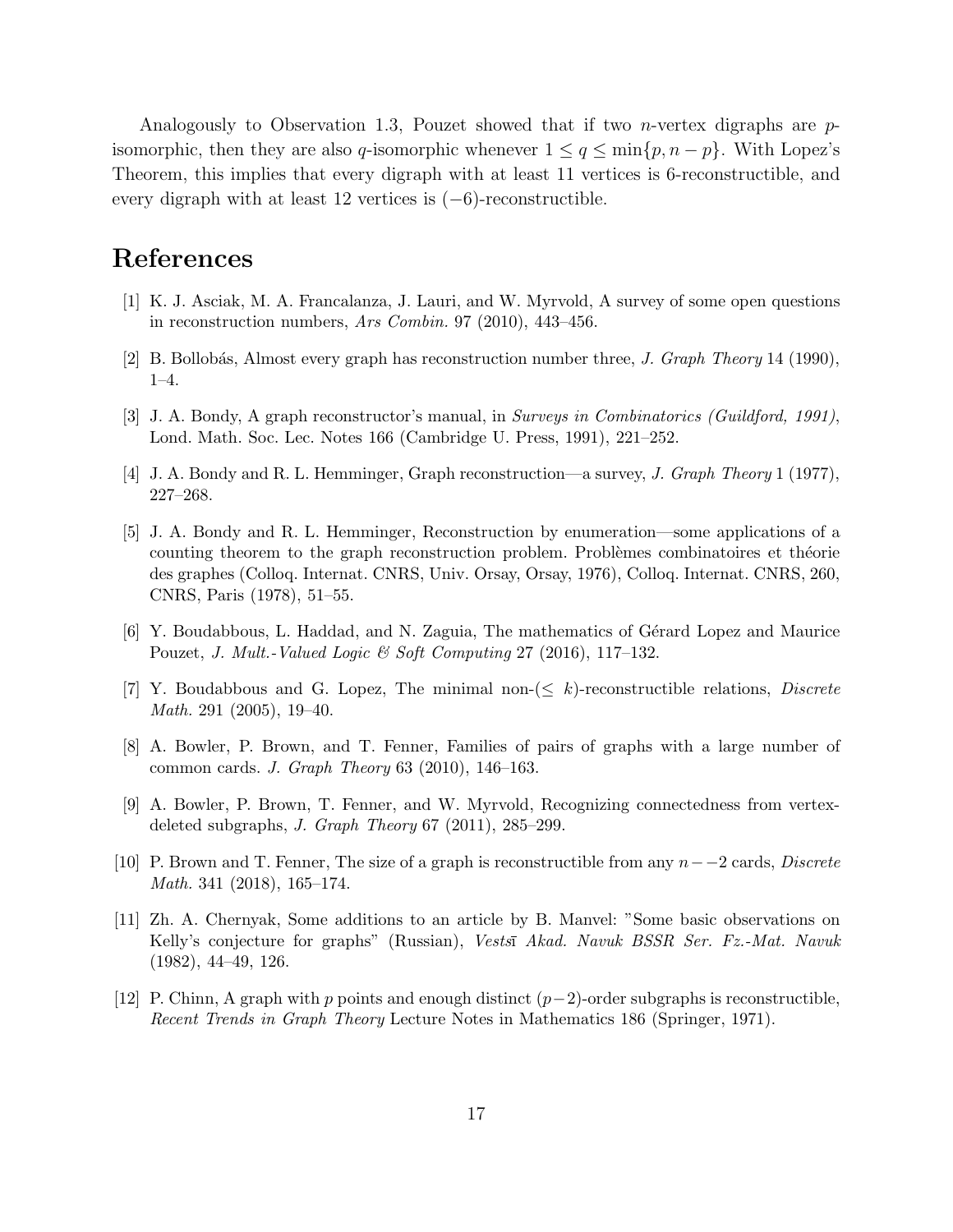- [13] R. Fraüssé, L'intervalle en théorie des relations, ses généralisations, filtre intervallaire et clôture d'une relation, in: M. Pouzet and D. Richard eds., Order, Description and Roles, (North-Holland, Amsterdam, 1984), 313–342.
- [14] W. B. Giles, Reconstructing trees from two-point deleted subtrees, Discrete Math. 15 (1976), 325–332.
- [15] D. L. Greenwell and R. L. Hemminger, Reconstructing the n-connected components of a graph. Aequationes Math. 9 (1973), 19–22.
- [16] C. Groenland, H. Guggiari, and A. Scott, Size reconstructibility of graphs, arXiv:1807.11733v1.
- [17] F. Harary and M. Plantholt, The graph reconstruction number, J. Graph Theory 9 (1985), 451–454.
- [18] P. J. Kelly, On isometric transformations, PhD Thesis, University of Wisconsin-Madison, 1942.
- [19] P. J. Kelly, A congruence theorem for trees, Pacific J. Math. 7 (1957), 961–968.
- [20] W. L. Kocay and D. L. Kreher, On reconstructing graphs and their complements, SIAM J. Discrete Math. 28 (2014), 1026–1034.
- [21] A. V. Kostochka, M. Nahvi, D. B. West, and D. Zirlin, Degree lists and connectedness are 3-reconstructible for graphs with at least seven vertices, submitted.
- [22] A. V. Kostochka, M. Nahvi, D. B. West, and D. Zirlin, 3-Regular graphs are 2-reconstructible, submitted.
- [23] J. Lauri, Pseudosimilarity in graphs—a survey, Ars Combin. 46 (1997), 77–95.
- [24] J. Lauri and R. Scapellato, Topics in Graph Automorphism and Reconstruction, London Math. Soc. Student Texts 54, (Cambridge Univ. Press, Cambridge, 2003). Second edition: London Math. Soc. Lect. Note Series 432, (Cambridge Univ. Press, Cambridge, 2016).
- [25] V.I. Levenshtein, New problems of graph reconstruction, Bayreut. Math. Schr. 71 (2005), 257–274.
- [26] V. Levenshtein, A conjecture on the reconstruction of graphs from metric balls of their vertices, Discrete Math. 308 (2008), 993–998.
- [27] V. Levenshtein, E. Konstantinova, E. Konstantinov, and S. Molodtsov, Reconstruction of a graph from 2-vicinities of its vertices, Discrete Appl. Math. 156 (2008), 1399–1406.
- [28] G. Lopez, Deux résultats concernant la détermination d'une relation par les types d'isomorphie de ses restrictions, C. R. Acad. Sci. Paris Sér. A-B 274 (1972), 1525–1528.
- [29] G. Lopez, L'indéformabilité des relations et multirelations binaires, Z. Math. Logik Grundlag. Math. 24 (1978), 303–317.
- [30] A. Maccari, O. Rueda, V. Viazzi, A survey on edge reconstruction of graphs, J. Discr. Math. Sci. Cryptog. 5 (2002), 1–11.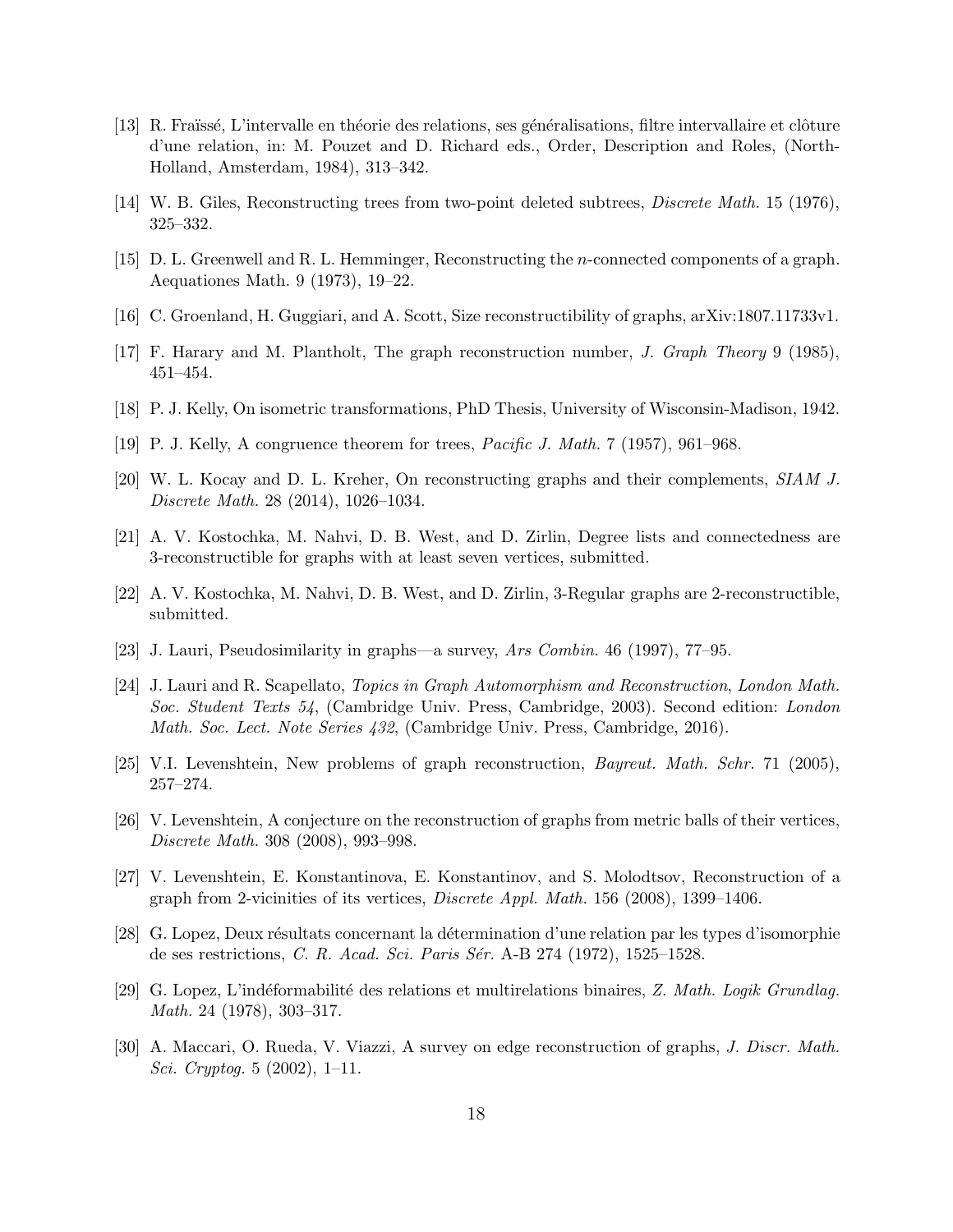- [31] B. Manvel, Some basic observations on Kelly's conjecture for graphs, Discrete Math. 8 (1974), 181–185.
- [32] B. McMullen and S. Radziszowski, Graph reconstruction numbers, J. Combin. Math. Combin. Comput. 62 (2007), 85–96.
- [33] S. Monikandan and J. Balakumar, On pairs of graphs having  $n-2$  cards in common, Ars Combin. 124 (2016), 289–302.
- [34] V. Müller, Probabilistic reconstruction from subgraphs, *Comment. Math. Univ. Carolinae* 17 (1976), 709–719.
- [35] W. J. Myrvold, Ally and adversary reconstruction problems, Ph.D. thesis, Univ. Waterloo (1988).
- [36] W. J. Myrvold, The ally-reconstruction number of a disconnected graph, Ars Combin. 28 (1989), 123–127.
- [37] W. J. Myrvold, The ally-reconstruction number of a tree with five or more vertices is three, J. Graph Theory 14 (1990), 149–166.
- [38] W. J. Myrvold, The degree sequence is reconstructible from  $n-1$  cards, *Discrete Math.* 102 (1992), 187–196.
- [39] V. N´ydl, Finite graphs and digraphs which are not reconstructible from their large cardinality restricted subraphs, Comment. Math. Univ. Carolin. 22 (1981), 281–287.
- [40] V. N´ydl, Some results concerning reconstruction conjecture, Rend. Circ. Mat. Palermo, II Suppl. 6 (1984), 243–246.
- [41] V. N´ydl, Reconstructing equivalences, Rend. Circ. Mat. Palermo, II Suppl. 11 (1985), 71–75.
- [42] V. Nýdl, A note on reconstructing finite tree from small subtrees, Acta Univ. Carol. Math. Phys. 31 (1990), 71–74.
- [43] V. N´ydl, Finite undirected graphs which are not reconstructible from their large cardinality subgraphs, Discrete Math. 108 (1992), 373–377.
- [44] V. Nýdl, Graph reconstruction from subgraphs, *Discrete Math.* 235 (2001), 335–341.
- [45] S. Ramachandran and S. Monikandan, Pairs of graphs having  $n-2$  cards in common, Ars Combin. 112 (2013), 213–223.
- [46] K. B. Reid and C. Thomassen, Strongly self-complementary and hereditarily isomorphic tournaments, Monatshefte Math. 81 (1976), 291–304.
- [47] D. Rivshin and S. Radziszowski, Multi-vertex deletion graph reconstruction numbers. J. Combin. Math. Combin. Comput. 78 (2011), 303–321.
- [48] H. Spinoza and D. B. West, Reconstruction from the deck of k-vertex induced subgraphs, J. Graph Theory 90 (2019), 497–522.